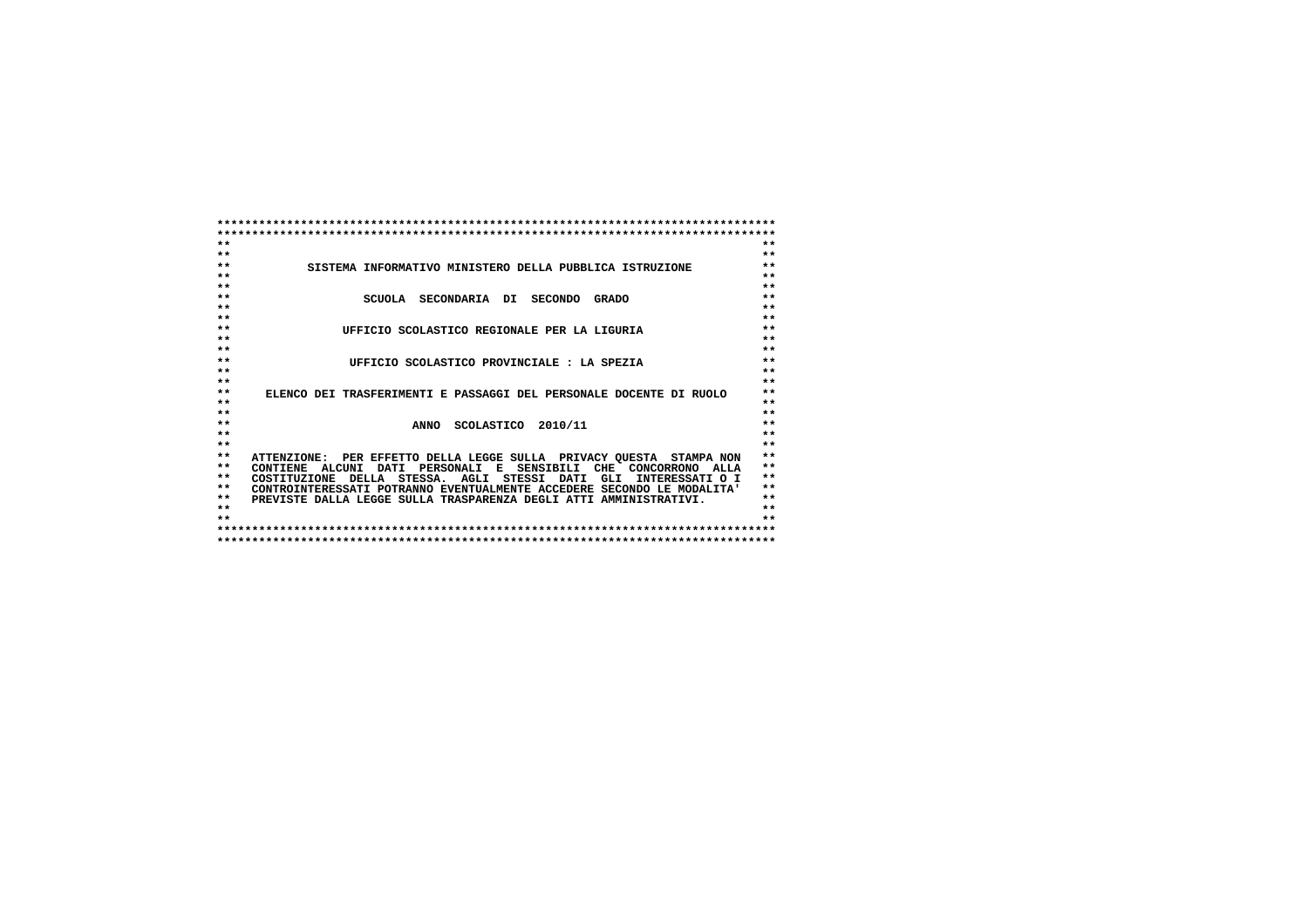**1. FERRARA AUTILIA . . . . . . . . . . . . . . . . . . . . 5/ 5/64 (NA) DA SPTD008019- IST.TECN.COMM. " ARZELA'" (SARZANA) A SPRI00701V- I.P.IND. E ART. "CHIODO" (LA SPEZIA) SEZ. ASSOCIATA DI LA SPEZIA DOCENTE SOPRANNUMERARIO CON DOMANDA CONDIZIONATA**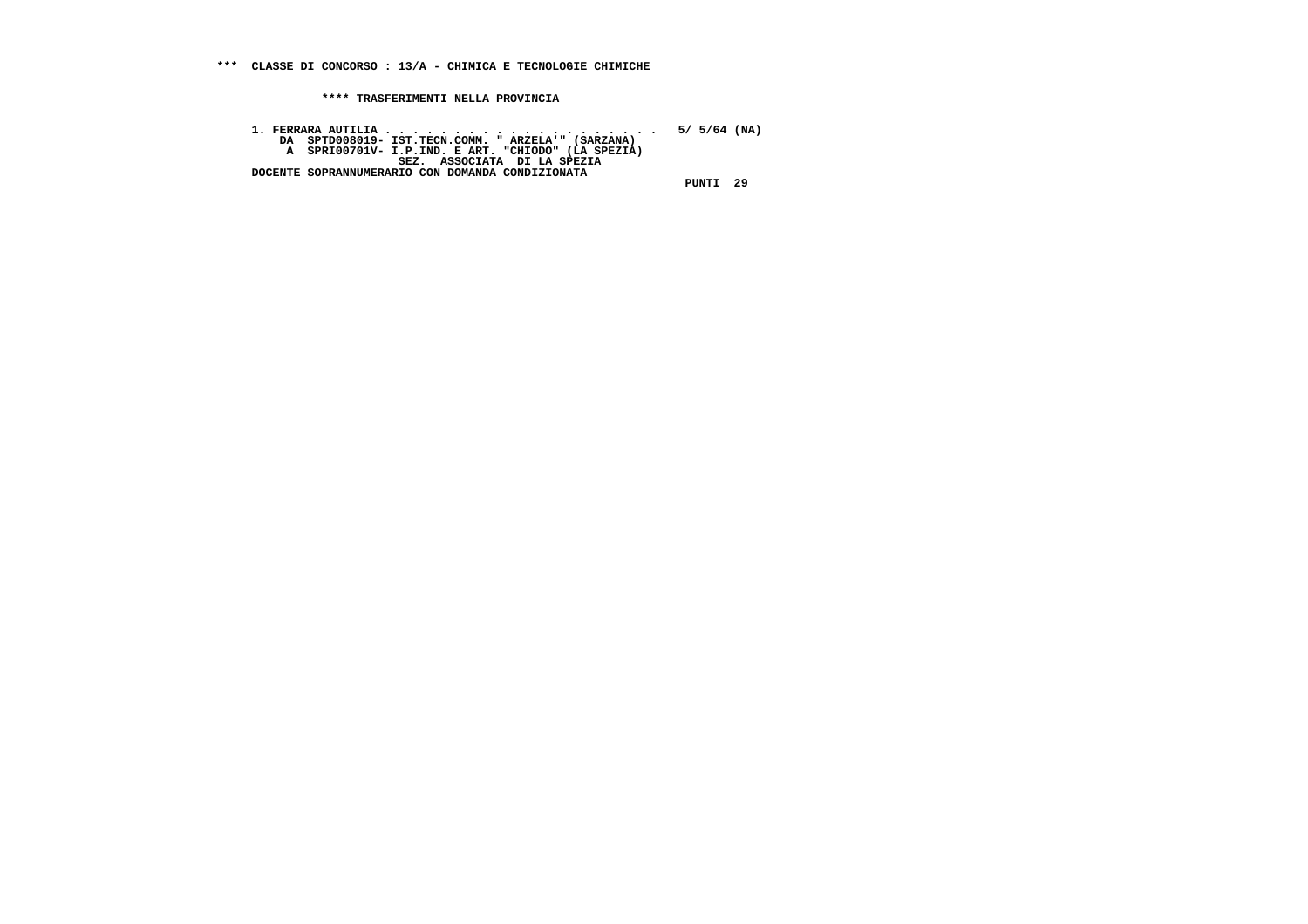| 1. BOCCAMAIELLO LUCA 24/ $4/58$ (LU)                                                            |           |
|-------------------------------------------------------------------------------------------------|-----------|
| DA SPRC00752L- IS.PR.SERV.COM.TUR "L.EINAUDI" SERALE (LA SPEZIA)                                |           |
| A SPSS000XL6- DOTAZIONE ORGANICA PROVINCIALE                                                    |           |
| PRECEDENZA: TRASF. D'UFFICIO (TIT. SU CATTEDRA)                                                 | PUNTI 200 |
| DA SPTD008019- IST.TECN.COMM. "ARZELA'" (SARZANA)                                               |           |
| A SPSS000XL6- DOTAZIONE ORGANICA PROVINCIALE<br>PRECEDENZA: TRASF. D'UFFICIO (TIT. SU CATTEDRA) | PUNTI 231 |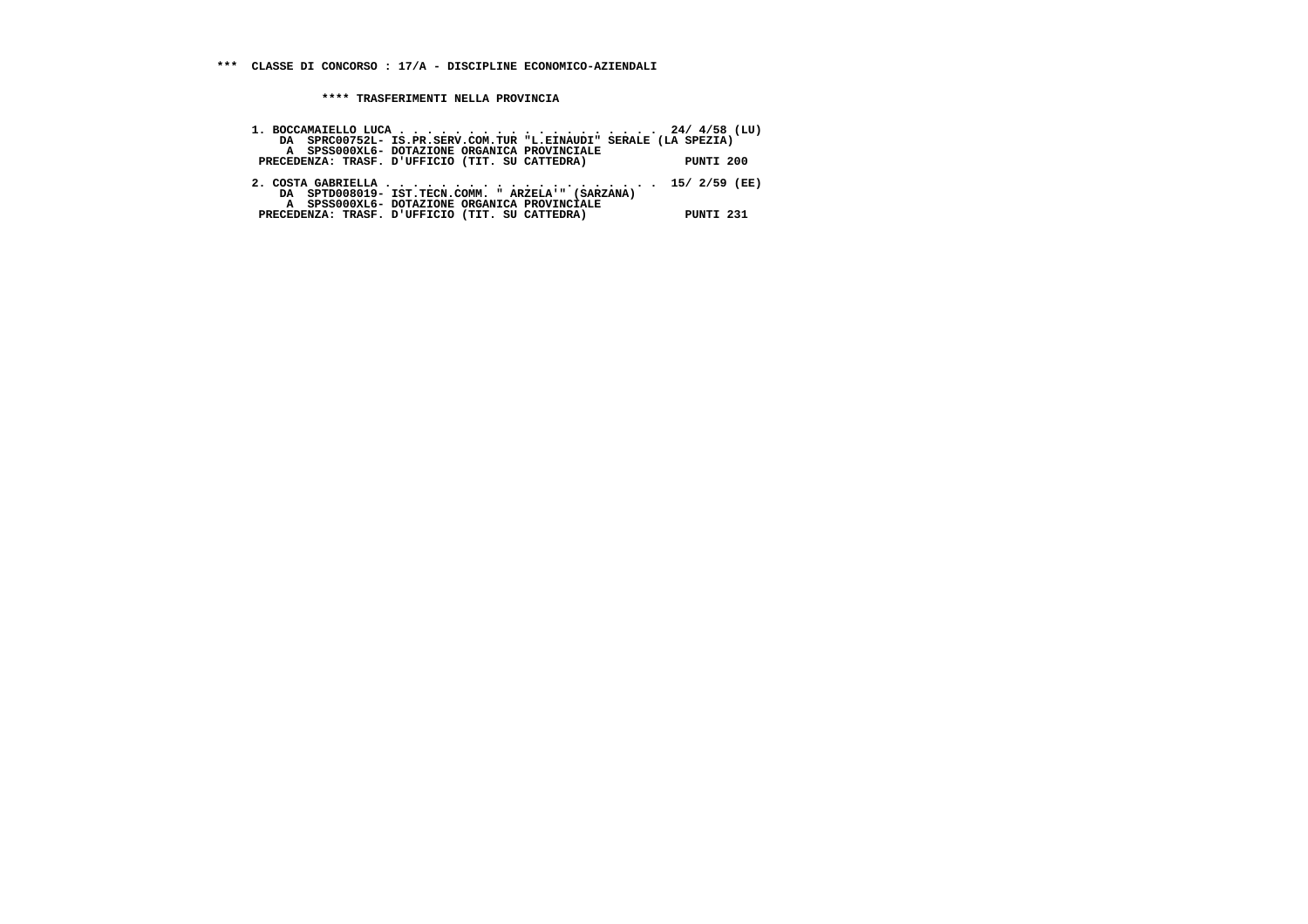**1. GESU MARGHERITA . . . . . . . . . . . . . . . . . . . . 23/11/58 (SS) DA SPSL00201B- LIC. ART. "V. CARDARELLI" (LA SPEZIA) A SPTD009015- IST.TECN.COMM. "FOSSATI / DA PASSANO" (LA SPEZIA) SEZ. ASSOCIATA DI LA SPEZIA PUNTI 170 2. RUSSU PAOLA . . . . . . . . . . . . . . . . . . . . . . 30/ 7/61 (SP) DA SPTF00601X- IST.TECN.IND. "GIOVANNI CAPELLINI" (LA SPEZIA) A SPRC007027- IS.PR.SERV.COM.TUR IPSCT L.EINAUDI (LA SPEZIA) SEZ. ASSOCIATA DI LA SPEZIA CON SPRH010006- I.P.SERV.ALB.TUR. "G. CASINI" (LA SPEZIA) CON SPRC00752L- IS.PR.SERV.COM.TUR "L.EINAUDI" SERALE (LA SPEZIA)**

PUNTI 162 $^{\degree}$ PRECEDENZA: TRASFERITO D'UFFICIO NEL COMUNE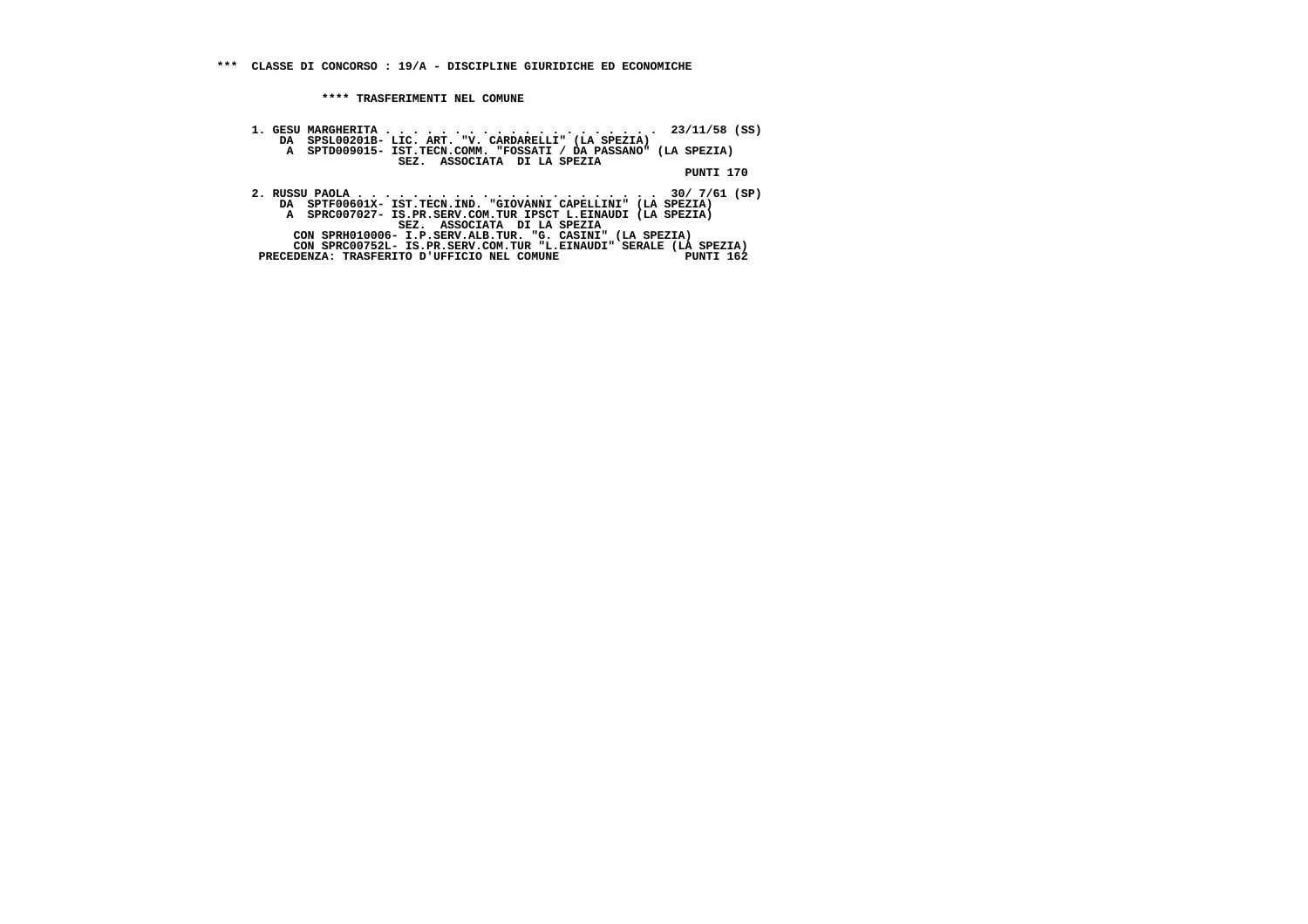**\*\*\*\* TRASFERIMENTI TRA PROVINCE DIVERSE**

 **1. FOSCHI UGO . . . . . . . . . . . . . . . . . . . . . . 28/ 8/64 (AL) DA ALTF017512- IST.TECN.IND. ISTITUTO TECNICO IND.LE G.CIAMP (NOVI LIGURE) A SPTF006519- IST.TECN.IND. "CAPELLINI" SERALE (LA SPEZIA) SEZ. ASSOCIATA DI LA SPEZIA PRECEDENZA: TRASF. INTERPROV. DA C.D.C. IN ESUBERO PUNTI 70**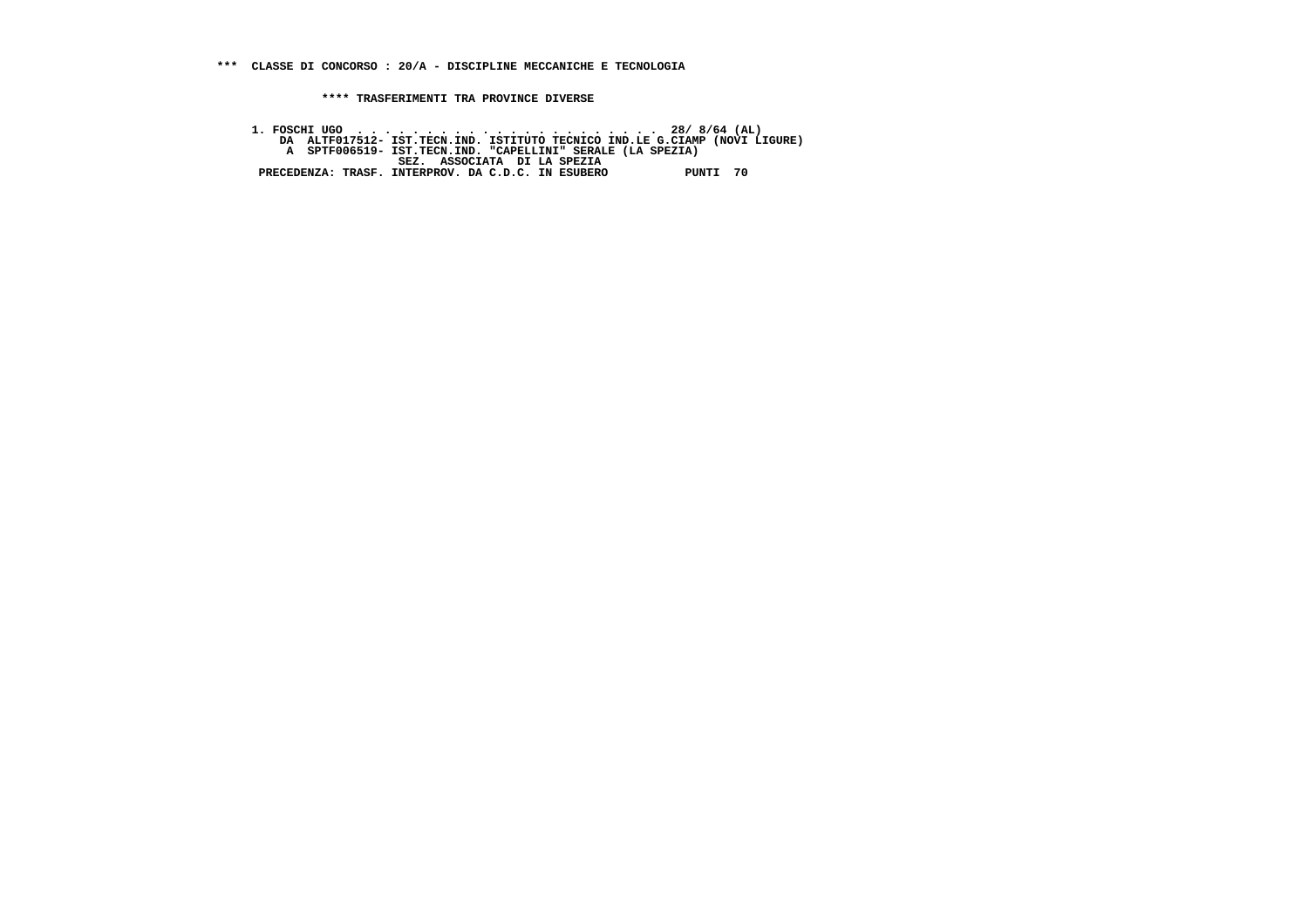1. FORMICOLA CRISTINA<br>DA SPSSOOOXL6- DOTAZIONE ORGANICA PROVINCIALE<br>A SPSLOO2O1B- LIC. ART. "V. CARDARELLI" (LA SPEZIA)<br>SEZ. ASSOCIATA DI LA SPEZIA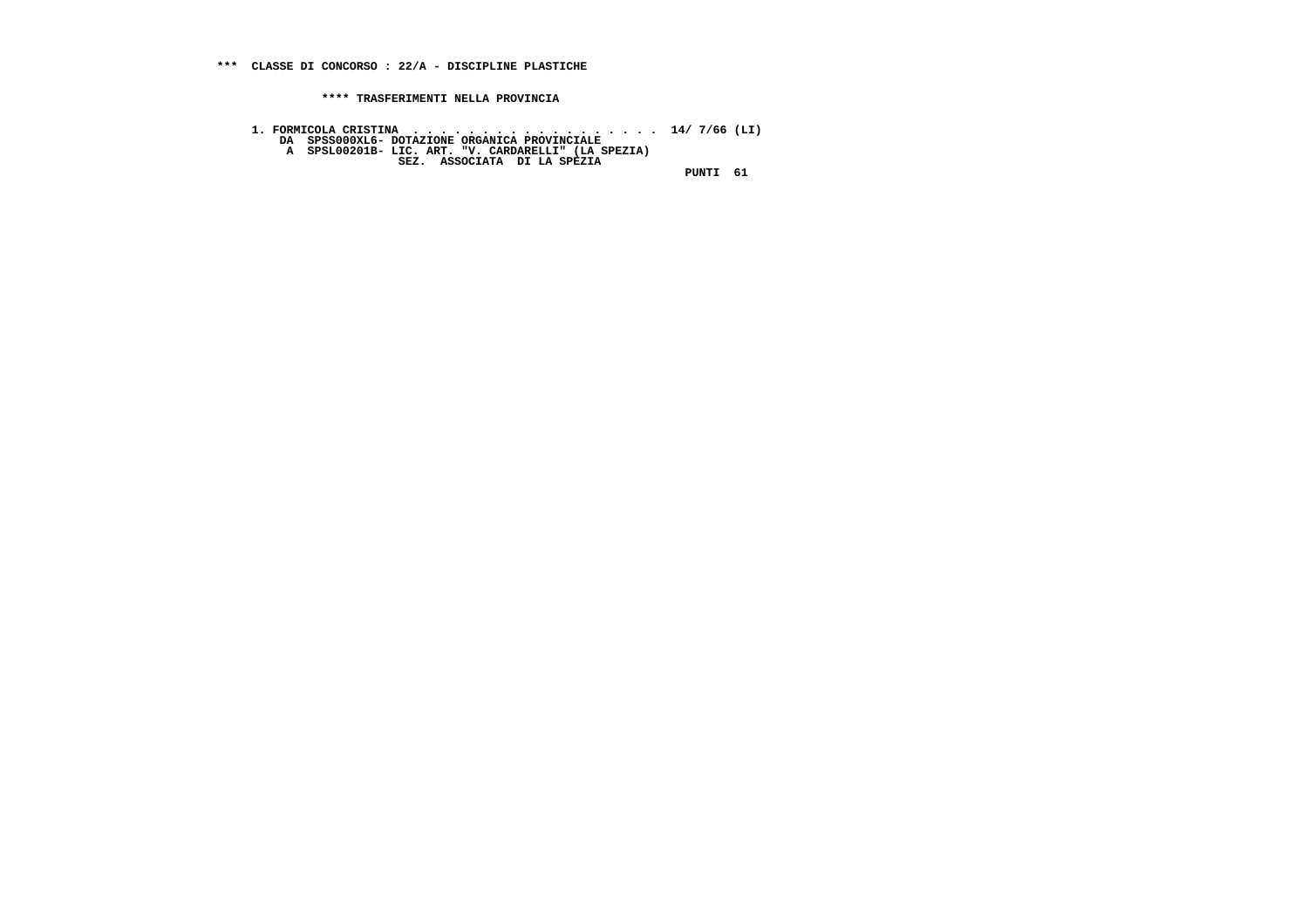**1. PAITA DANIELA . . . . . . . . . . . . . . . . . . . . . 15/ 3/53 (SP) DA SPRC007016- IS.PR.SERV.COM.TUR "EINAUDI" CARCERI (LA SPEZIA) A SPPM01000D- IST. MAG. "G. MAZZINI" (LA SPEZIA) CON SPPS01001D- LIC. SCIENT. L. S. "A. PACINOTTI" SEDE STACCA (LEVANTO) PRECEDENZA: TRASFERITO D'UFFICIO NEL COMUNE PUNTI 162**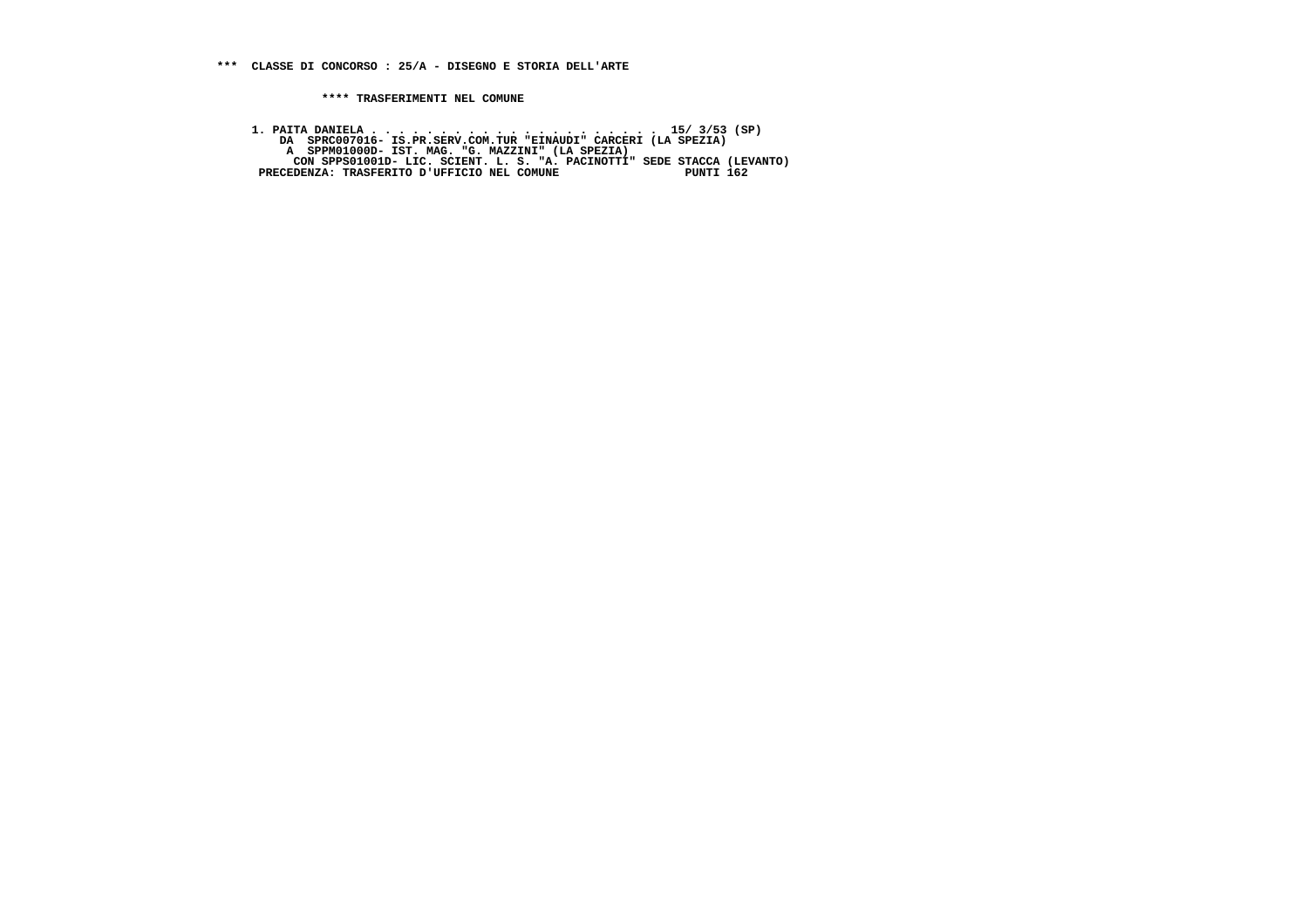**\*\*\* CLASSE DI CONCORSO : 29/A - ED.FIS. NEGLI IST. E SC. DI ISTR. II GR.**

 **\*\*\*\* TRASFERIMENTI NEL COMUNE**

 **PRECEDENZA: PASS.RUO. PROV.DA CDC ESUB. PUNTI 254**

```
 1. BIFULCO MICHELE . . . . . . . . . . . . . . . . . . . . 1/ 4/53 (NA)
DA SPRI00701V- I.P.IND. E ART. "CHIODO" (LA SPEZIA)
A SPTH00601B- IST.TEC.NAUTICO "SAURO" (LA SPEZIA) SEZ. ASSOCIATA DI LA SPEZIA PUNTI 93 **** PASSAGGI DI RUOLO 1. ANGELLA MILLA . . . . . . . . . . . . . . . . . . . . . 13/ 4/54 (SP)
DA SPMM81701P - SC. MED. MAZZINI (LA SPEZIA)
A SPRC007027- IS.PR.SERV.COM.TUR IPSCT L.EINAUDI (LA SPEZIA) SEZ. ASSOCIATA DI LA SPEZIA DA SCUOLA SECONDARIA DI PRIMO GRADO
PRECEDENZA: PASS.RUO. PROV.DA CDC ESUB. PUNTI 237 2. BROCCINI DANILO . . . . . . . . . . . . . . . . . . . . 5/ 8/52 (SP)
DA SPMM814017 - SC. MED. SCUOLA MEDIA J. PIAGET (LA SPEZIA)
A SPTF00601X- IST.TECN.IND. "GIOVANNI CAPELLINI" (LA SPEZIA) SEZ. ASSOCIATA DI LA SPEZIA DA SCUOLA SECONDARIA DI PRIMO GRADO
```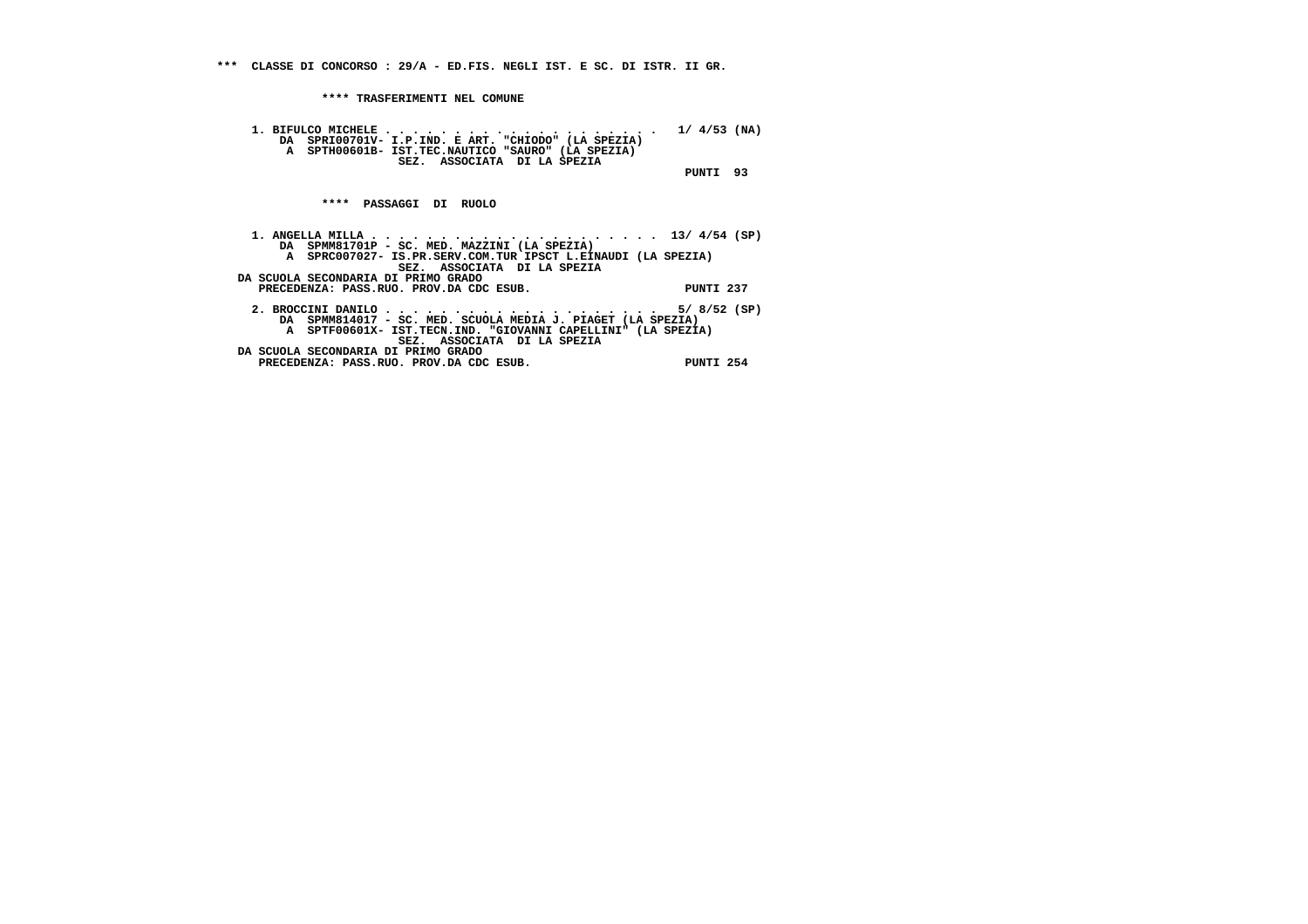**1. TEDESCHI RICCARDO . . . . . . . . . . . . . . . . . . . 9/ 9/61 (MS) DA SPSS000VL8- PROVINCIA DI SP A SPRI00701V- I.P.IND. E ART. "CHIODO" (LA SPEZIA) SEZ. ASSOCIATA DI LA SPEZIA PUNTI 18**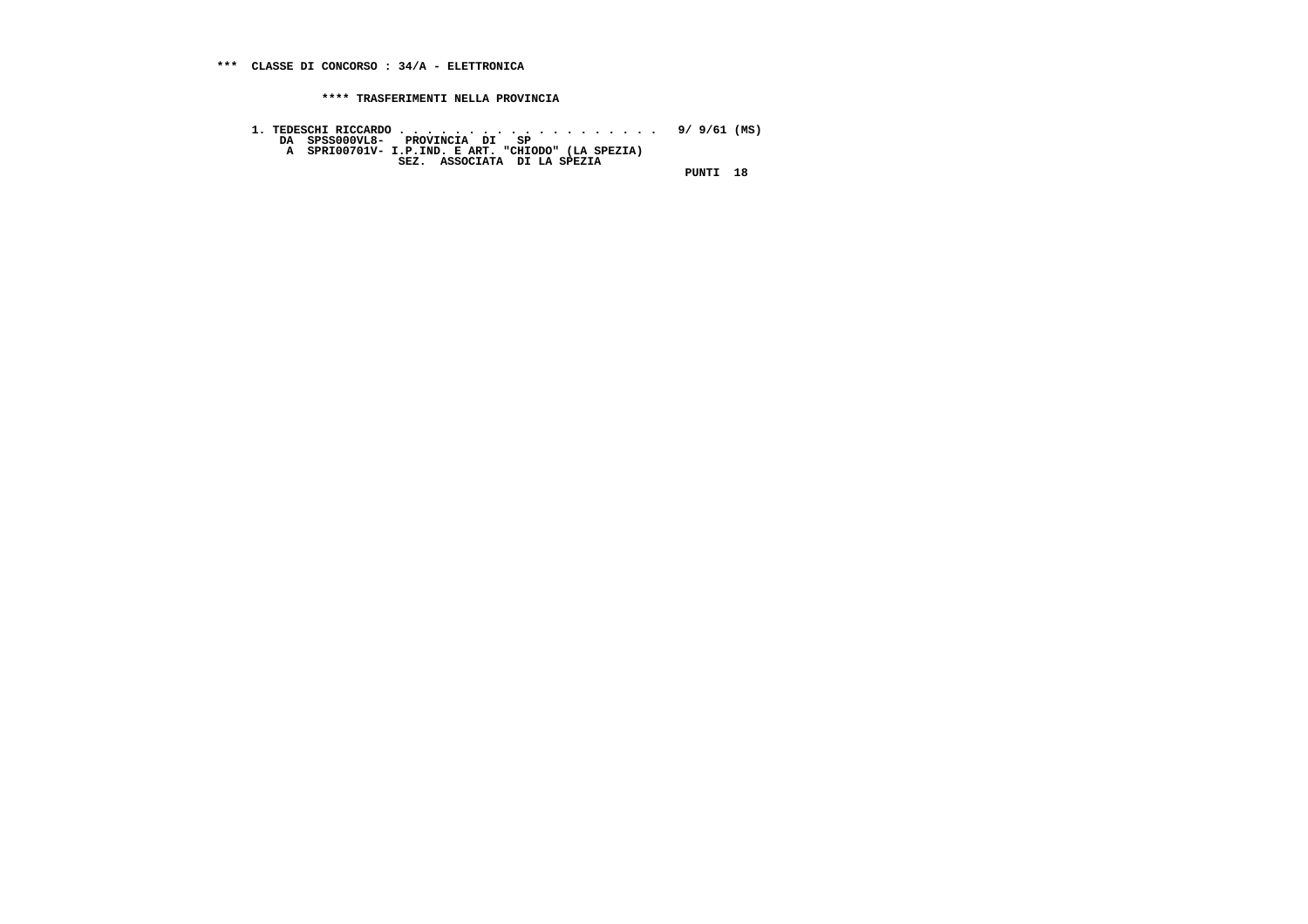**1. BERTINI FRANCO . . . . . . . . . . . . . . . . . . . . 6/ 6/57 (SP) DA SPPS01000C- LIC. SCIENT. L. S. "ANTONIO PACINOTTI" (LA SPEZIA) A SPPC010009- LIC. CLAS. GINNASIO STATALE "L. COSTA" (LA SPEZIA) PUNTI 200**

 **\*\*\*\* TRASFERIMENTI NELLA PROVINCIA**

- **1. CESAROTTI RICCARDO . . . . . . . . . . . . . . . . . . 2/12/62 (SP) DA SPPC02000X- LIC. CLAS. ."PARENTUCELLI" CON SEZ. SCIEN (SARZANA) A SPPS01000C- LIC. SCIENT. L. S. "ANTONIO PACINOTTI" (LA SPEZIA) PUNTI 133**
- **2. DI SACCO ROLLA GIORGIO . . . . . . . . . . . . . . . . 4/ 5/55 (SP) DA SPPC02000X- LIC. CLAS. ."PARENTUCELLI" CON SEZ. SCIEN (SARZANA) A SPPC010009- LIC. CLAS. GINNASIO STATALE "L. COSTA" (LA SPEZIA) PUNTI 187**

 **\*\*\*\* TRASFERIMENTI TRA PROVINCE DIVERSE**

 **1. COMOLO FABIO SEVERO . . . . . . . . . . . . . . . . . . 5/ 9/56 (MI) DA MIPS18000P- LIC. SCIENT. ELIO VITTORINI (MILANO) A SPPS01000C- LIC. SCIENT. L. S. "ANTONIO PACINOTTI" (LA SPEZIA) CON SPPC010009- LIC. CLAS. GINNASIO STATALE "L. COSTA" (LA SPEZIA) PUNTI 159**

 **\*\*\*\* PASSAGGI DI CATTEDRA**

 **1. PATRIARCA PAOLO . . . . . . . . . . . . . . . . . . . . 5/ 4/55 (SP) DA SPTD008019- IST.TECN.COMM. " ARZELA'" (SARZANA) A SPPC02000X- LIC. CLAS. ."PARENTUCELLI" CON SEZ. SCIEN (SARZANA) DA 50/A - MAT. LETTER. NEGLI IST. DI ISTR. II GR. PRECEDENZA: PASSAGGIO CATTEDRA PROV. UTIL. SU C.D.C. PUNTI 93**

 **\*\*\*\* PASSAGGI DI RUOLO**

 **1. CARGIOLLI SANDRA . . . . . . . . . . . . . . . . . . . 26/ 8/63 (SP) DA SPEE810011 - SC. ELEM. ARCOLA - CAPOLUOGO "XXV APRILE" (ARCOLA) A SPPC02000X- LIC. CLAS. ."PARENTUCELLI" CON SEZ. SCIEN (SARZANA) DA SCUOLA PRIMARIA**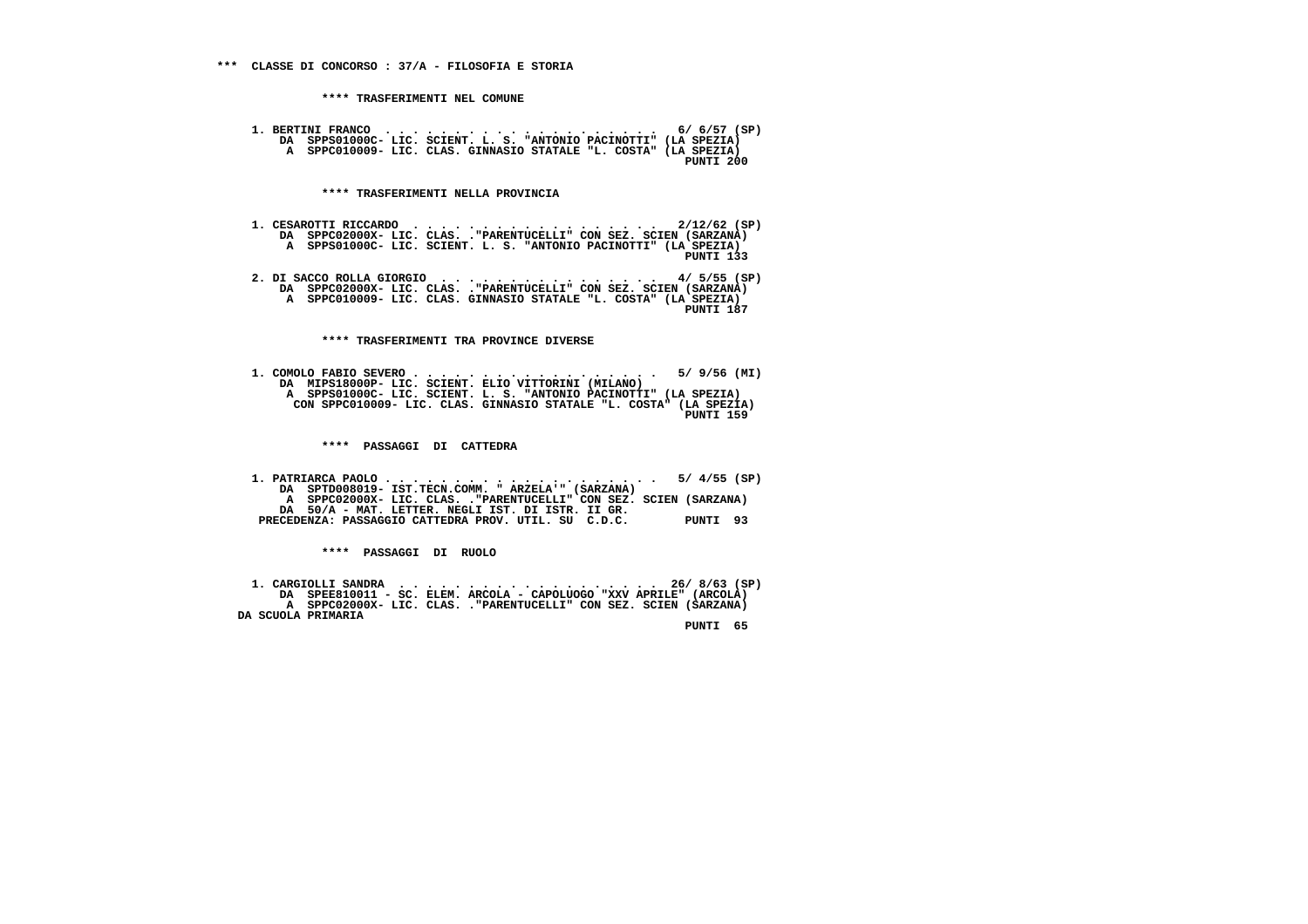**1. ACETI CINZIA . . . . . . . . . . . . . . . . . . . . . 9/ 4/62 (PG) DA SPSS000DL1- DOTAZIONE ORGANICA DI SOSTEGNO**AREA DISCIPLINARE SCIENTIFICA<br>A SPTD008019- IST.TECN.COMM. "ARZELA'" (SARZANA)<br>PRECEDENZA: PREVISTA DAL C.C.N.I.<br>PUNTI 76 2. MEZZADRA FABIO<br>DA SPRC007027- IS.PR.SERV.COM.TUR IPSCT L.EINAUDI (LA SPEZIA)<br>A SPTD008019- IST.TECN.COMM. "ARZELA'" (SARZANA)<br>SEZ. ASSOCIATA DI SARZANA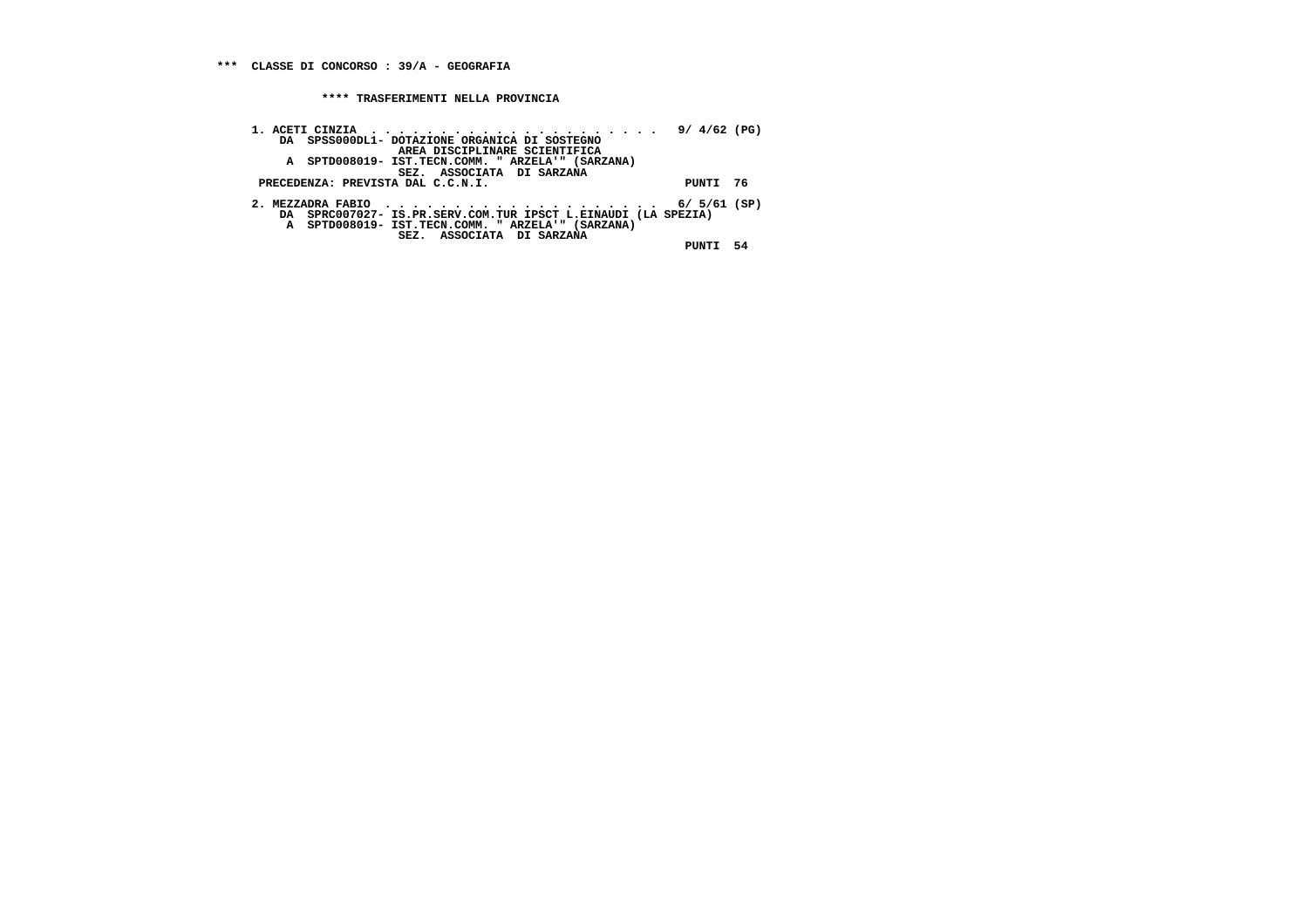**1. DALZOTTO GIORGIO . . . . . . . . . . . . . . . . . . . 18/ 3/72 (GE) DA SPRC00752L- IS.PR.SERV.COM.TUR "L.EINAUDI" SERALE (LA SPEZIA)**A SPRC007027- IS.PR.SERV.COM.TUR IPSCT L.EINAUDI (LA SPEZIA)<br>SEZ. ASSOCIATA DI LA SPEZIA<br>CON SPTL002516- IST.TEC.GEOMETRI "V. CARDARELLI" SERALE (LA SPEZIA)<br>DOCENTE SOPRANNUMERARIO CON DOMANDA CONDIZIONATA<br>PRECEDENZA: DA C  **2. MAGGIANI ALESSANDRA . . . . . . . . . . . . . . . . . . 16/ 4/60 (SP) DA SPTF00601X- IST.TECN.IND. "GIOVANNI CAPELLINI" (LA SPEZIA) A SPRH010006- I.P.SERV.ALB.TUR. "G. CASINI" (LA SPEZIA) CON SPRH01050G- I.P.SERV.ALB.TUR. "CASINI" C.SO SERALE (LA SPEZIA) DOCENTE SOPRANNUMERARIO CON DOMANDA CONDIZIONATA**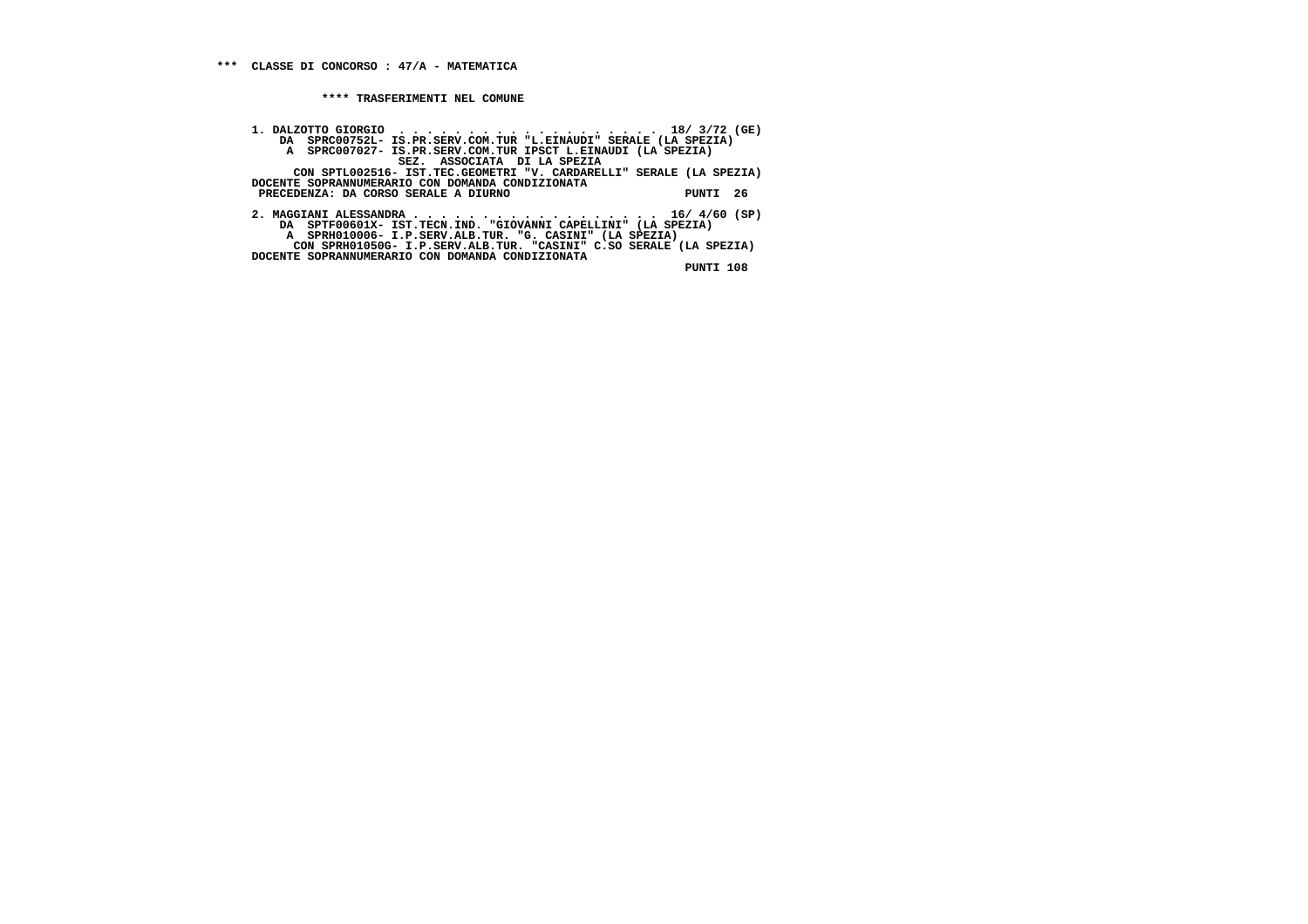| 1. CAVALLERO GABRIELE $\; \cdot \; \; \cdot \; \; \cdot \; \; \cdot \; \; \cdot \; \; \cdot \; \; \cdot \; \; \cdot \; \; \cdot \; \; \cdot \; \; \cdot \; \; \cdot \; \; \; \cdot \; \; \; \; \; \; 22 \, / \; \; 9/62 \; \; \mathrm{(SP)}$<br>DA SPSL00201B- LIC. ART. "V. CARDARELLI" (LA SPEZIA) |           |
|------------------------------------------------------------------------------------------------------------------------------------------------------------------------------------------------------------------------------------------------------------------------------------------------------|-----------|
| A SPPS01000C- LIC. SCIENT. L. S. "ANTONIO PACINOTTI" (LA SPEZIA)                                                                                                                                                                                                                                     | PUNTI 105 |
| DA SPPC010009- LIC. CLAS. GINNASIO STATALE "L. COSTA" (LA SPEZIA)<br>A SPPS01000C- LIC. SCIENT. L. S. "ANTONIO PACINOTTI" (LA SPEZIA)                                                                                                                                                                | PUNTI 215 |
| 3. PINTUS PAOLA $\cdots$ , 4/ 6/74 (SP)<br>DA SPPM01000D- IST. MAG. "G. MAZZINI" (LA SPEZIA)                                                                                                                                                                                                         |           |
| A SPPC010009- LIC. CLAS. GINNASIO STATALE "L. COSTA" (LA SPEZIA)<br>DOCENTE SOPRANNUMERARIO CON DOMANDA CONDIZIONATA                                                                                                                                                                                 | PUNTI 23  |
| **** TRASFERIMENTI TRA PROVINCE DIVERSE                                                                                                                                                                                                                                                              |           |
|                                                                                                                                                                                                                                                                                                      |           |

|  | DA CNSL007015- LIC. ART. ALBA "PINOT GALLIZIO" (ALBA)                                                          |          |
|--|----------------------------------------------------------------------------------------------------------------|----------|
|  | A SPPC02000X- LIC. CLAS. . "PARENTUCELLI" CON SEZ. SCIEN (SARZANA)                                             | PINTT 65 |
|  | 2. MAOLI STEFANIA $\cdots$ , 9/6/50 (SP)<br>na WIDGI10000 ITG GIAO I GERRI GARRADO DAIIA GUITGA G'O I (MILANO) |          |

```
 2. MAOLI STEFANIA . . . . . . . . . . . . . . . . . . . . 9/ 6/50 (SP)
DA MIPC110009- LIC. CLAS. E.SETTI CARRARO DALLA CHIESA C/O E (MILANO)
A SPPC02000X- LIC. CLAS. ."PARENTUCELLI" CON SEZ. SCIEN (SARZANA)
PUNTI 130
```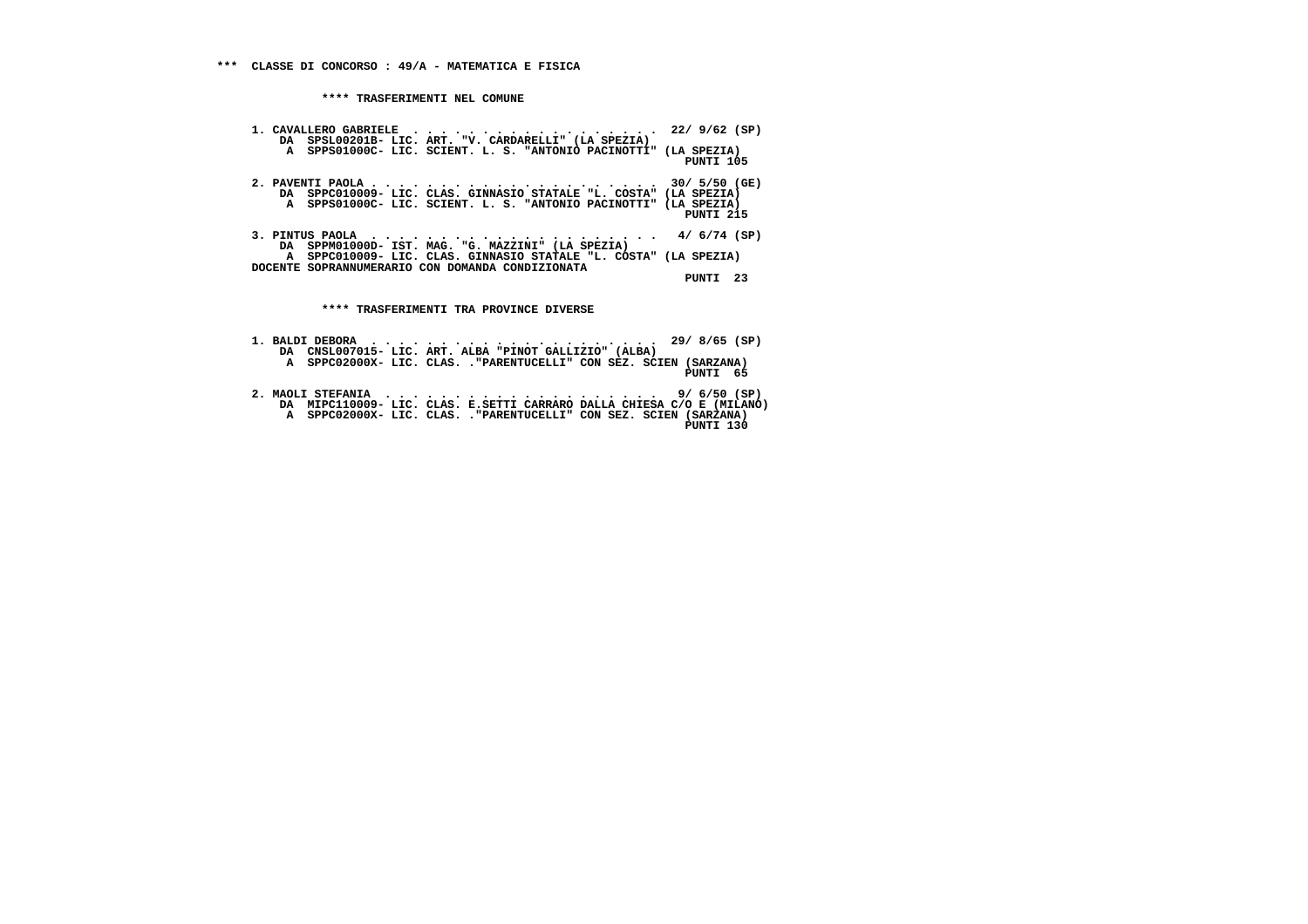**1. GIAUME CLAUDIA . . . . . . . . . . . . . . . . . . . . 7/ 2/53 (SP) DA SPRC007016- IS.PR.SERV.COM.TUR "EINAUDI" CARCERI (LA SPEZIA) A SPRC007027- IS.PR.SERV.COM.TUR IPSCT L.EINAUDI (LA SPEZIA) SEZ. ASSOCIATA DI LA SPEZIA PRECEDENZA: NELL'AMBITO DELLO STESSO I.S. DI TIT. PUNTI 65 2. SUPERNO NADIA . . . . . . . . . . . . . . . . . . . . . 24/ 8/64 (IM) DA SPTD009015- IST.TECN.COMM. "FOSSATI / DA PASSANO" (LA SPEZIA) A SPTH00601B- IST.TEC.NAUTICO "SAURO" (LA SPEZIA) SEZ. ASSOCIATA DI LA SPEZIA CON SPTF00901B- IST.TECN.IND. "DA PASSANO" (LA SPEZIA) DOCENTE SOPRANNUMERARIO CON DOMANDA CONDIZIONATA PUNTI 67 3. VIETRI VALERIA . . . . . . . . . . . . . . . . . . . . 27/ 9/64 (SP) DA SPTF00601X- IST.TECN.IND. "GIOVANNI CAPELLINI" (LA SPEZIA) A SPRI00701V- I.P.IND. E ART. "CHIODO" (LA SPEZIA) SEZ. ASSOCIATA DI LA SPEZIA PRECEDENZA: TRASFERITO D'UFFICIO NEL COMUNE PUNTI 60 4. ZANELLO LINDA . . . . . . . . . . . . . . . . . . . . . 16/10/51 (SP) DA SPTD008019- IST.TECN.COMM. " ARZELA'" (SARZANA) A SPRA008013- IST. PROF. AGR. "ARZELA" (SARZANA) SEZ. ASSOCIATA DI SARZANA CON SPSL00201B- LIC. ART. "V. CARDARELLI" (LA SPEZIA) CON SPTD008019- IST.TECN.COMM. " ARZELA'" (SARZANA) DOCENTE SOPRANNUMERARIO CON DOMANDA CONDIZIONATA PUNTI 109 \*\*\*\* TRASFERIMENTI NELLA PROVINCIA 1. D'AMICO MARIA ROSARIA . . . . . . . . . . . . . . . . . 31/ 8/59 (RM) DA SPSS000VL8- PROVINCIA DI SP A SPRI00701V- I.P.IND. E ART. "CHIODO" (LA SPEZIA) SEZ. ASSOCIATA DI LA SPEZIA CON SPRC007027- IS.PR.SERV.COM.TUR IPSCT L.EINAUDI (LA SPEZIA)**PUNTI 54 PRECEDENZA: TRASF. D'UFFICIO (TIT. SENZA SEDE)  **\*\*\*\* TRASFERIMENTI TRA PROVINCE DIVERSE 1. CUOCINA SABRINA . . . . . . . . . . . . . . . . . . . . 6/ 2/64 (FI) DA MSTD008018- I.T.COMM E GEOM. IST.TEC.COMM.E GEOM. 'P.BELM (PONTREMOLI) A SPRC007016- IS.PR.SERV.COM.TUR "EINAUDI" CARCERI (LA SPEZIA) SEZ. ASSOCIATA DI LA SPEZIA CON SPRC007027- IS.PR.SERV.COM.TUR IPSCT L.EINAUDI (LA SPEZIA)**PINTT 53 PRECEDENZA: PREVISTA DAL C.C.N.I.  **\*\*\*\* PASSAGGI DI RUOLO 1. ADDAZIO MARIA LUCIA . . . . . . . . . . . . . . . . . . 16/ 9/54 (SP) DA SPMM82001E - SC. MED. SMS "ALFIERI / F.LLI INCERTI" (LA SPEZIA) A SPSS000DL1- DOTAZIONE ORGANICA DI SOSTEGNO AREA DISCIPLINARE UMANISTICA-LINGUISTICA-MUSICALE DA SCUOLA SECONDARIA DI PRIMO GRADO**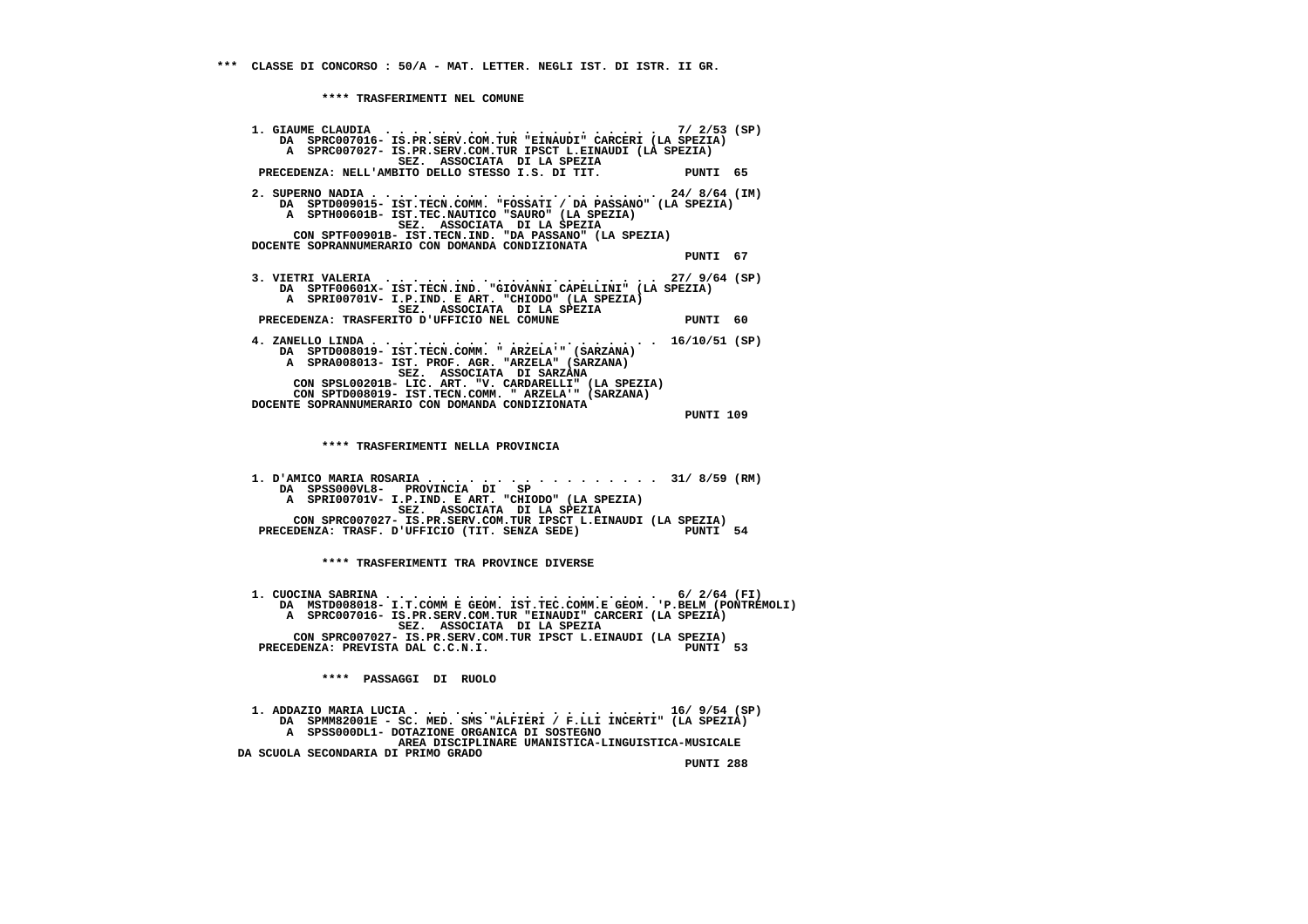**CL. CONC.: 50/A - MAT. LETTER. NEGLI IST. DI ISTR. II GR.**

 **\*\*\* PASSAGGI DI RUOLO \*\*\***

 **2. RABUFFI TIZIANA . . . . . . . . . . . . . . . . . . . . 24/ 4/54 (SP) DA SPMM81801E - SC. MED. SMS "A.FRANK" (LA SPEZIA) A SPSS000DL1- DOTAZIONE ORGANICA DI SOSTEGNO AREA DISCIPLINARE UMANISTICA-LINGUISTICA-MUSICALE DA SCUOLA SECONDARIA DI PRIMO GRADO PUNTI 386**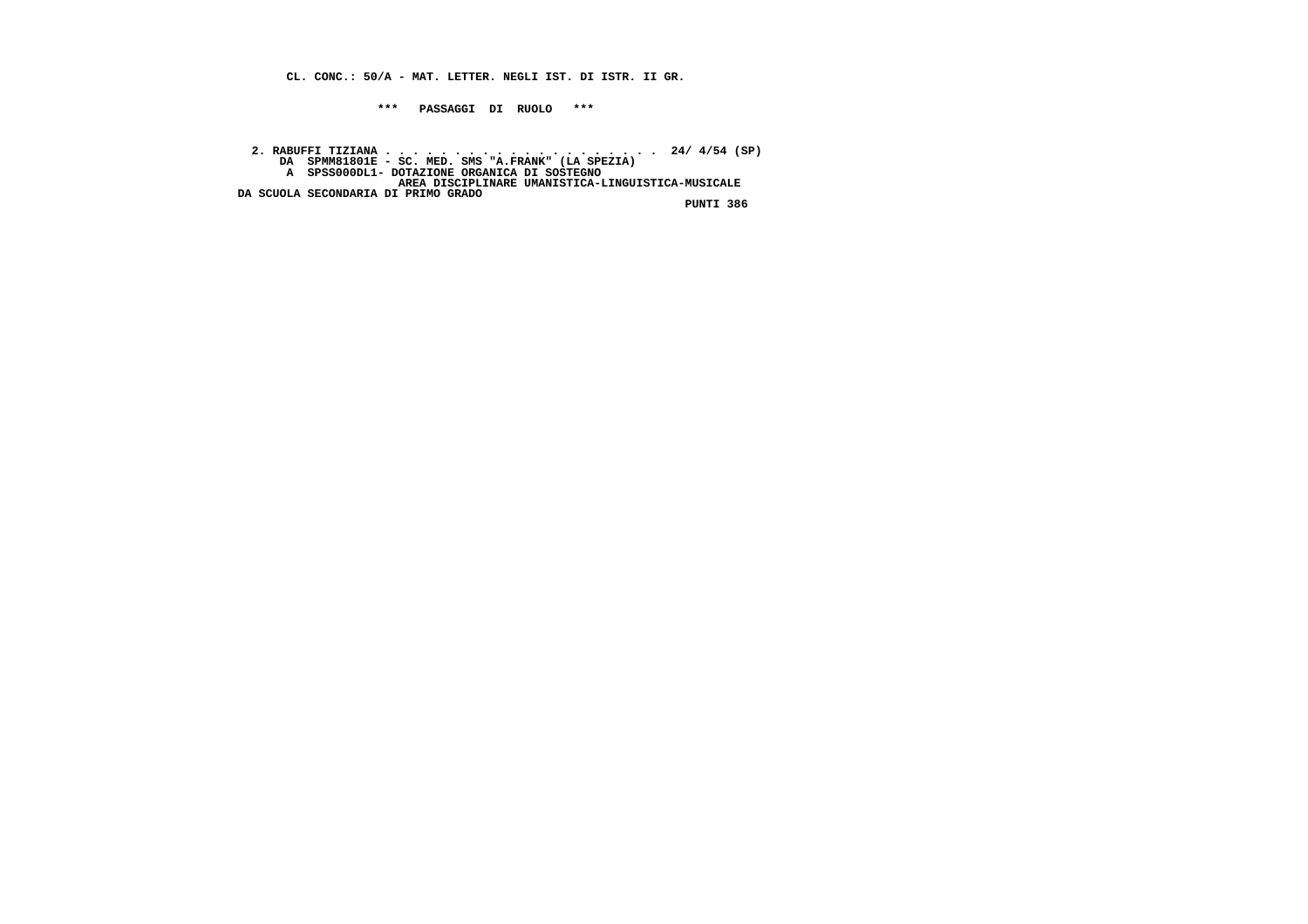**1. BEVERINI OMBRETTA . . . . . . . . . . . . . . . . . . . 31/ 7/70 (SP) DA SPPS01000C- LIC. SCIENT. L. S. "ANTONIO PACINOTTI" (LA SPEZIA) A SPPS01001D- LIC. SCIENT. L. S. "A. PACINOTTI" SEDE STACCA (LEVANTO) SEZ. ASSOCIATA DI LA SPEZIA DOCENTE SOPRANNUMERARIO CON DOMANDA CONDIZIONATA PRECEDENZA: PREVISTA DAL C.C.N.I. PUNTI 47 2. PUCCIANTI SOFIA . . . . . . . . . . . . . . . . . . . . 29/ 8/62 (SP) DA SPPC010009- LIC. CLAS. GINNASIO STATALE "L. COSTA" (LA SPEZIA) A SPPC02000X- LIC. CLAS. ."PARENTUCELLI" CON SEZ. SCIEN (SARZANA) DOCENTE SOPRANNUMERARIO CON DOMANDA CONDIZIONATA PUNTI 136**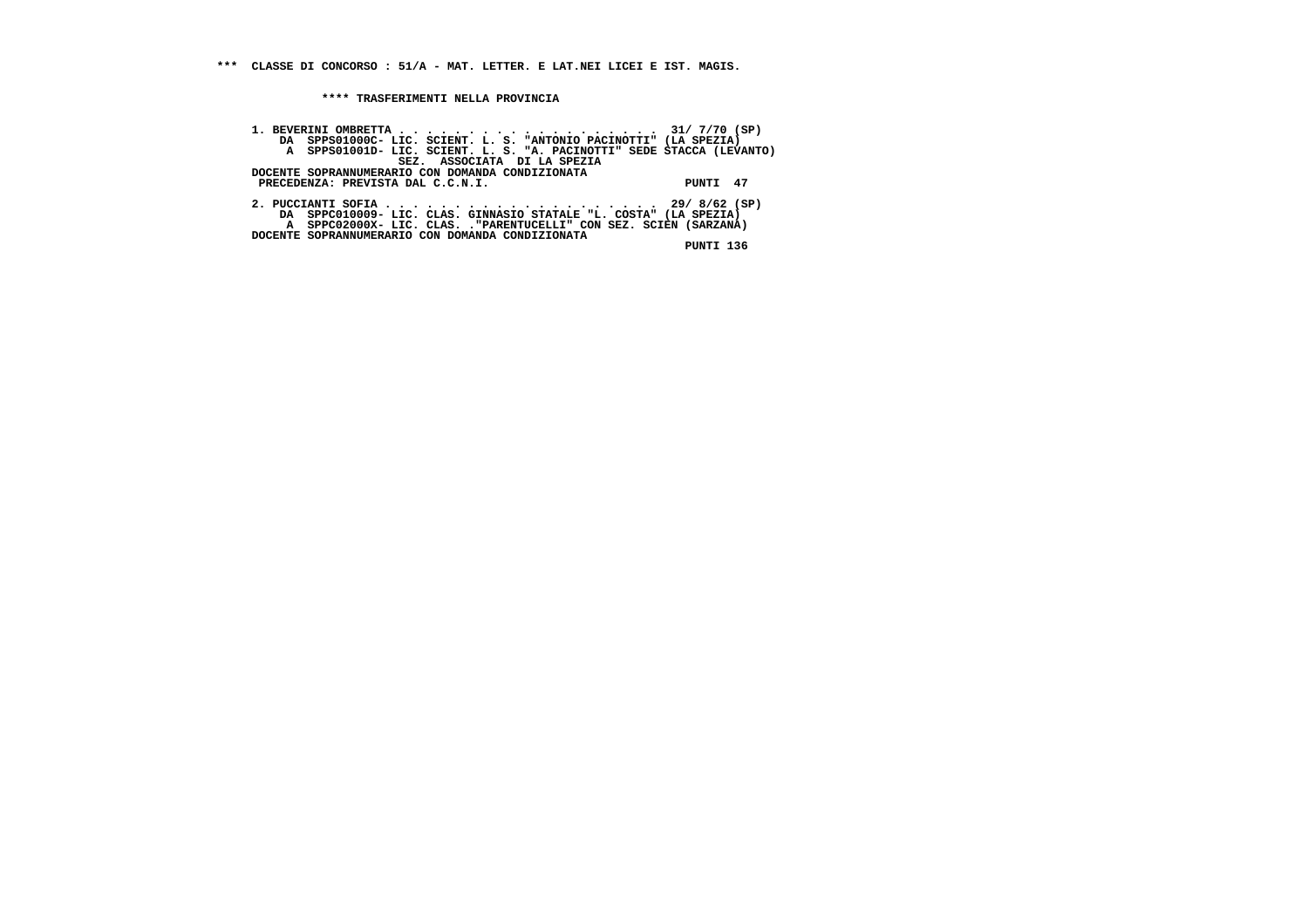| DA SPPC010009- LIC. CLAS. GINNASIO STATALE "L. COSTA" (LA SPEZIA)  |          |
|--------------------------------------------------------------------|----------|
| A SPSS000XL6- DOTAZIONE ORGANICA PROVINCIALE                       |          |
| PRECEDENZA: TRASF. D'UFFICIO (TIT. SU CATTEDRA)                    | PUNTI 38 |
|                                                                    |          |
|                                                                    |          |
| DA SPPC010009- LIC. CLAS. GINNASIO STATALE "L. COSTA" (LA SPEZIA)  |          |
| A SPPC02000X- LIC. CLAS. . "PARENTUCELLI" CON SEZ. SCIEN (SARZANA) |          |
| PRECEDENZA: TRASF. D'UFFICIO (TIT. SU CATTEDRA) PUNTI 41           |          |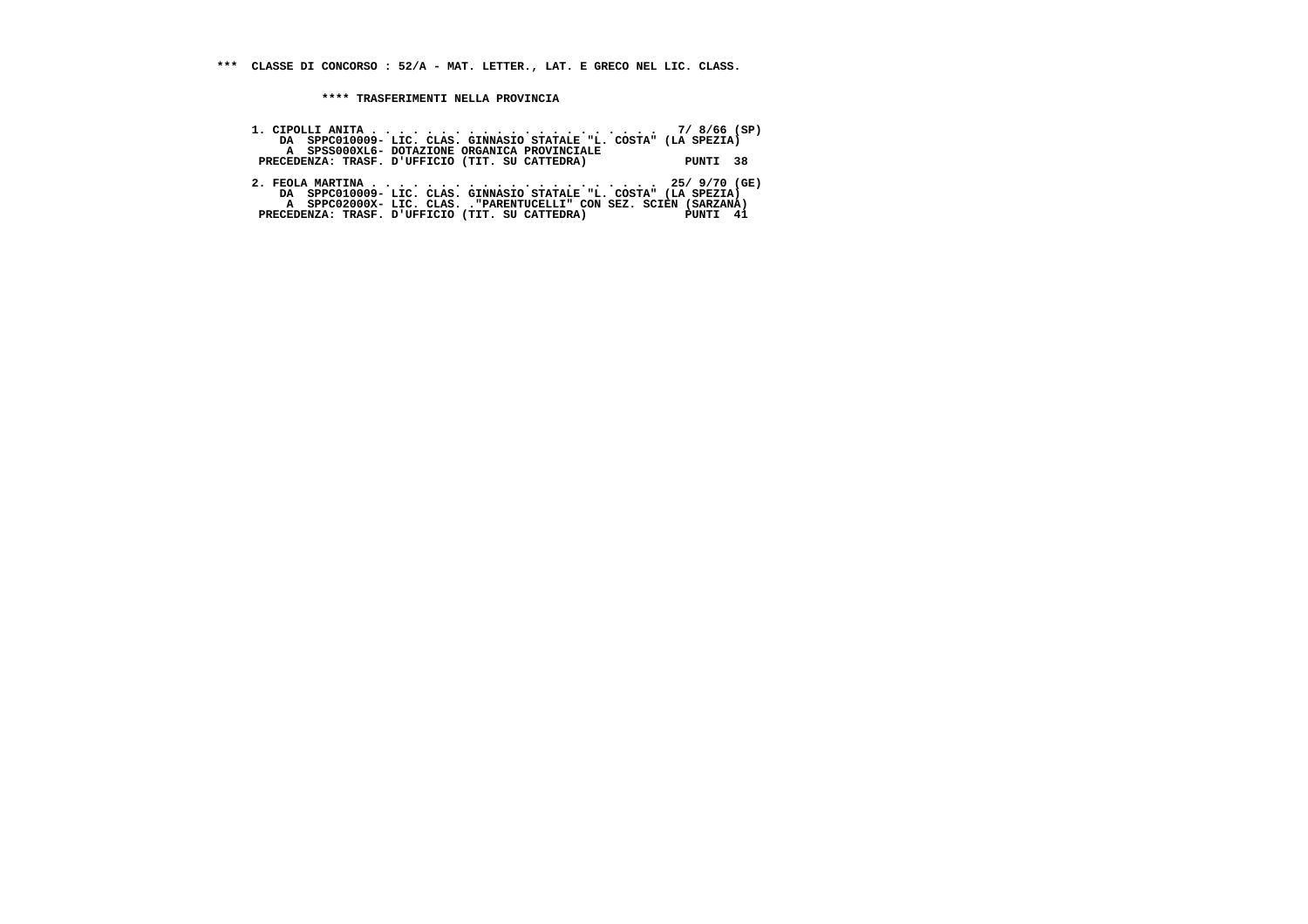**\*\*\* CLASSE DI CONCORSO : 60/A - SC. NAT.,CHIM.,GEOG.,FITOP.,ENT.AGR.,MICR.**

 **\*\*\*\* TRASFERIMENTI NEL COMUNE**

 **1. BRACA IRMA . . . . . . . . . . . . . . . . . . . . . . 14/11/54 (MT) DA SPTL00201R- IST.TEC.GEOMETRI "V. CARDARELLI" (LA SPEZIA) A SPPC010009- LIC. CLAS. GINNASIO STATALE "L. COSTA" (LA SPEZIA) CON SPTL00201R- IST.TEC.GEOMETRI "V. CARDARELLI" (LA SPEZIA) DOCENTE SOPRANNUMERARIO CON DOMANDA CONDIZIONATA PUNTI 49 2. FIORE MARIA . . . . . . . . . . . . . . . . . . . . . . 16/ 2/54 (FG) DA SPRI00701V- I.P.IND. E ART. "CHIODO" (LA SPEZIA) A SPPS01000C- LIC. SCIENT. L. S. "ANTONIO PACINOTTI" (LA SPEZIA) PUNTI 209 \*\*\*\* TRASFERIMENTI NELLA PROVINCIA 1. CAMPISI VINCENZA . . . . . . . . . . . . . . . . . . . 4/12/57 (AG) DA SPTF00601X- IST.TECN.IND. "GIOVANNI CAPELLINI" (LA SPEZIA) A SPPC02000X- LIC. CLAS. ."PARENTUCELLI" CON SEZ. SCIEN (SARZANA) PUNTI 207 2. GALLUS LORENZO . . . . . . . . . . . . . . . . . . . . 10/ 2/70 (GE) DA SPTD009015- IST.TECN.COMM. "FOSSATI / DA PASSANO" (LA SPEZIA) A SPPS01001D- LIC. SCIENT. L. S. "A. PACINOTTI" SEDE STACCA (LEVANTO) SEZ. ASSOCIATA DI LA SPEZIA CON SPPS01000C- LIC. SCIENT. L. S. "ANTONIO PACINOTTI" (LA SPEZIA) PUNTI 42 \*\*\*\* PASSAGGI DI RUOLO 1. MASSONE STEFANO . . . . . . . . . . . . . . . . . . . . 20/10/65 (SP) DA SPMM049006 - SC. MED. ISA 15 - SM POGGI/CARDUCCI (SARZANA) A SPTF00601X- IST.TECN.IND. "GIOVANNI CAPELLINI" (LA SPEZIA) SEZ. ASSOCIATA DI LA SPEZIA DA SCUOLA SECONDARIA DI PRIMO GRADO**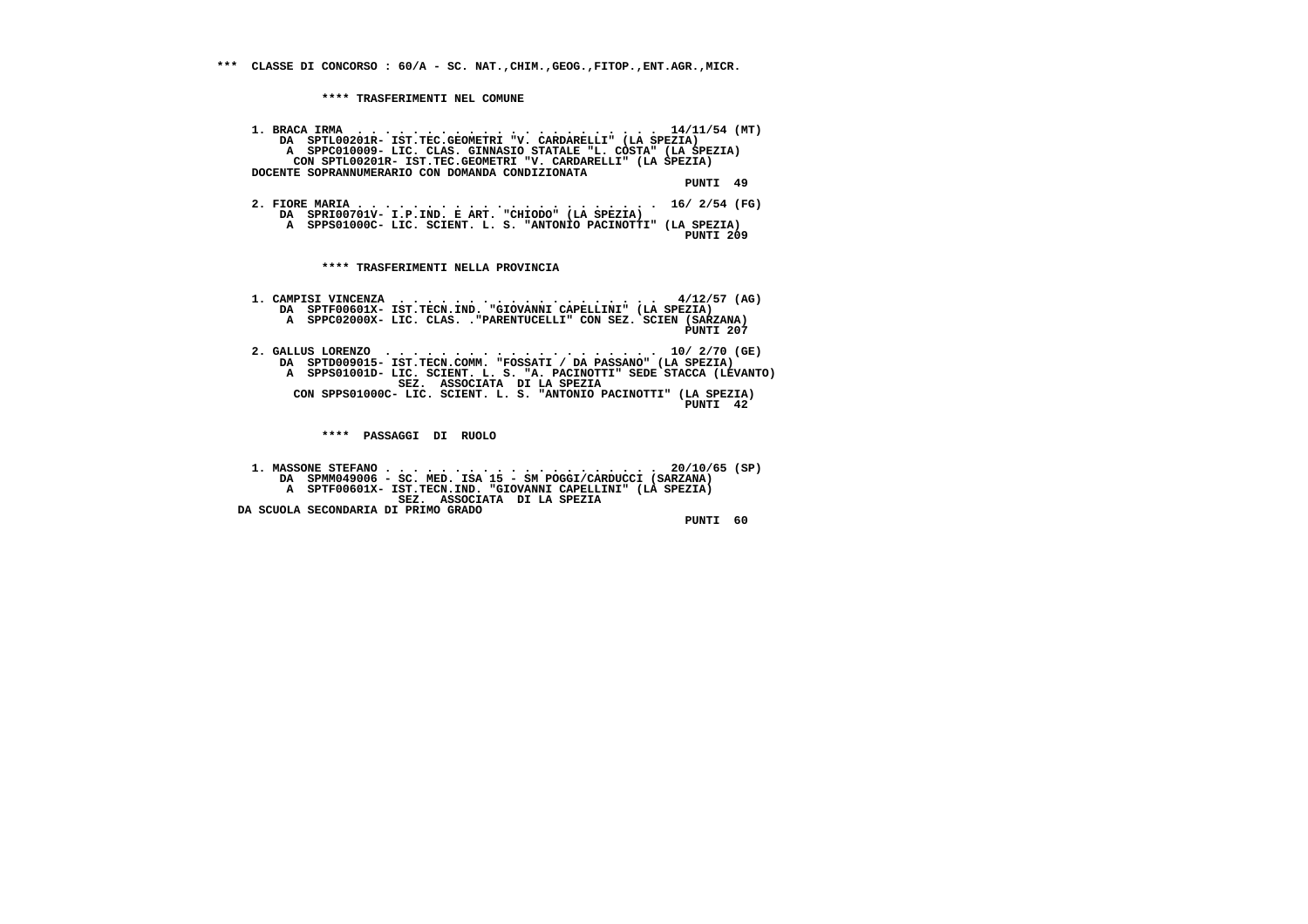**\*\*\*\* PASSAGGI DI RUOLO**

 **1. ROLLINO ROSANNA . . . . . . . . . . . . . . . . . . . . 8/10/59 (SP) DA SPMM049006 - SC. MED. ISA 15 - SM POGGI/CARDUCCI (SARZANA) A SPRC007027- IS.PR.SERV.COM.TUR IPSCT L.EINAUDI (LA SPEZIA) SEZ. ASSOCIATA DI LA SPEZIA CON SPPC010009- LIC. CLAS. GINNASIO STATALE "L. COSTA" (LA SPEZIA) DA SCUOLA SECONDARIA DI PRIMO GRADO**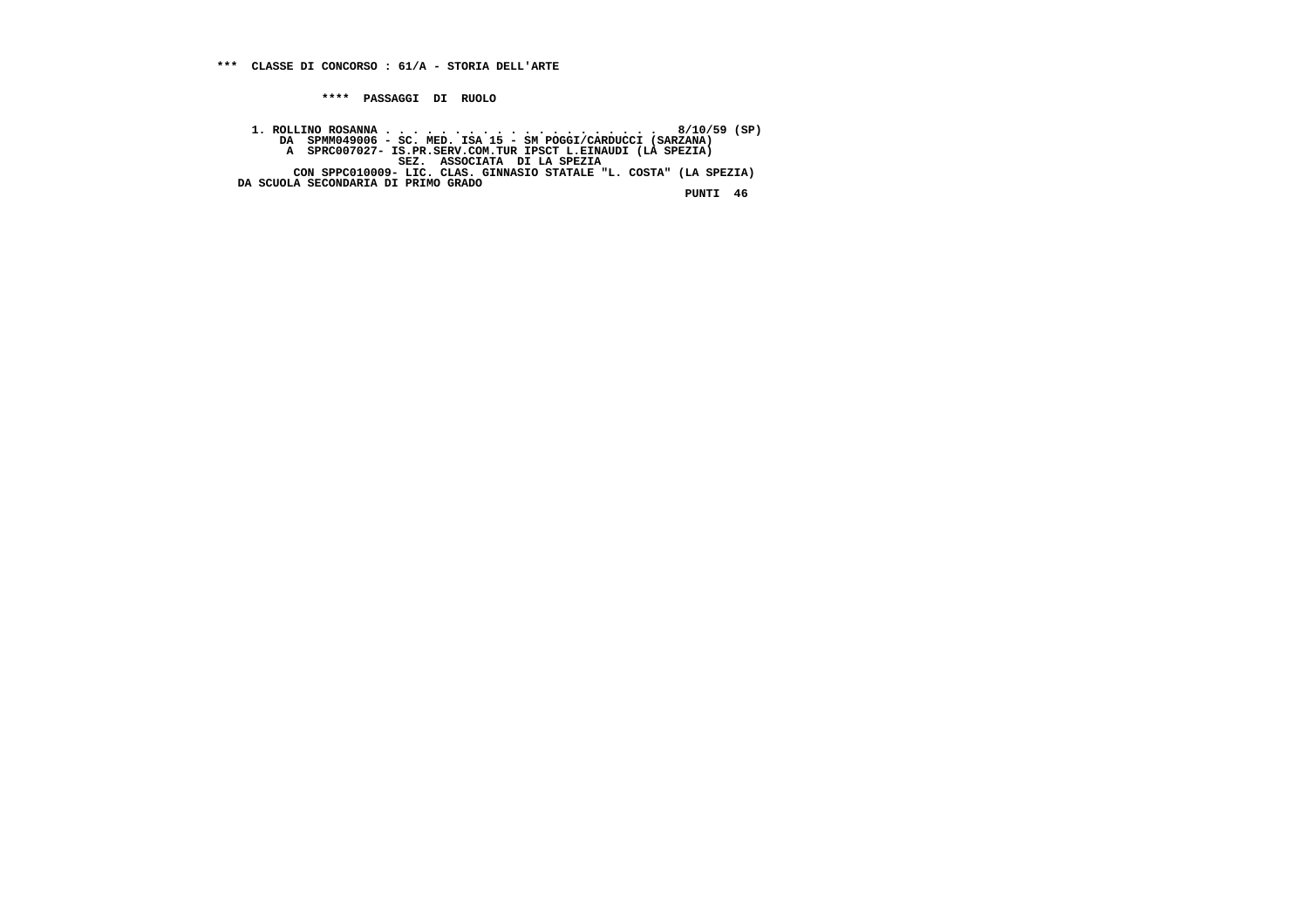**\*\*\*\* PASSAGGI DI CATTEDRA**

 **1. CIOLI ANTONIO . . . . . . . . . . . . . . . . . . . . . 17/ 1/51 (SP) DA SPTF00601X- IST.TECN.IND. "GIOVANNI CAPELLINI" (LA SPEZIA) A SPTF00601X- IST.TECN.IND. "GIOVANNI CAPELLINI" (LA SPEZIA) SEZ. ASSOCIATA DI LA SPEZIA CON SPTF006519- IST.TECN.IND. "CAPELLINI" SERALE (LA SPEZIA) DA 34/A - ELETTRONICA PRECEDENZA: PASS.CATT.PROV.DA CDC ESUB. PUNTI 149**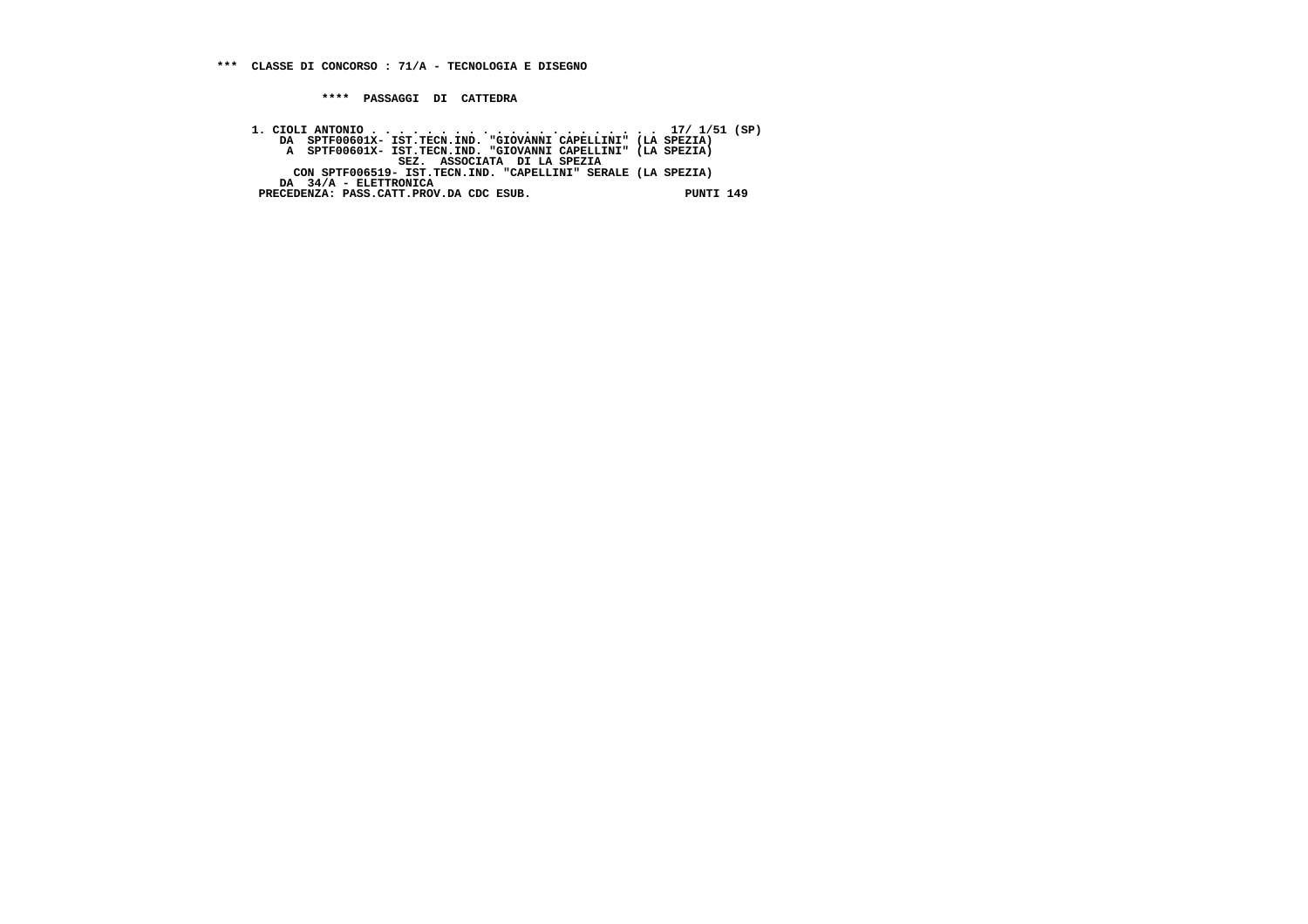**1. LAMINETTI PAOLO . . . . . . . . . . . . . . . . . . . . 6/ 5/66 (SP) DA SPTL00201R- IST.TEC.GEOMETRI "V. CARDARELLI" (LA SPEZIA) A SPSS000XL6- DOTAZIONE ORGANICA PROVINCIALE PRECEDENZA: TRASF. D'UFFICIO (TIT. SU CATTEDRA) PUNTI 119**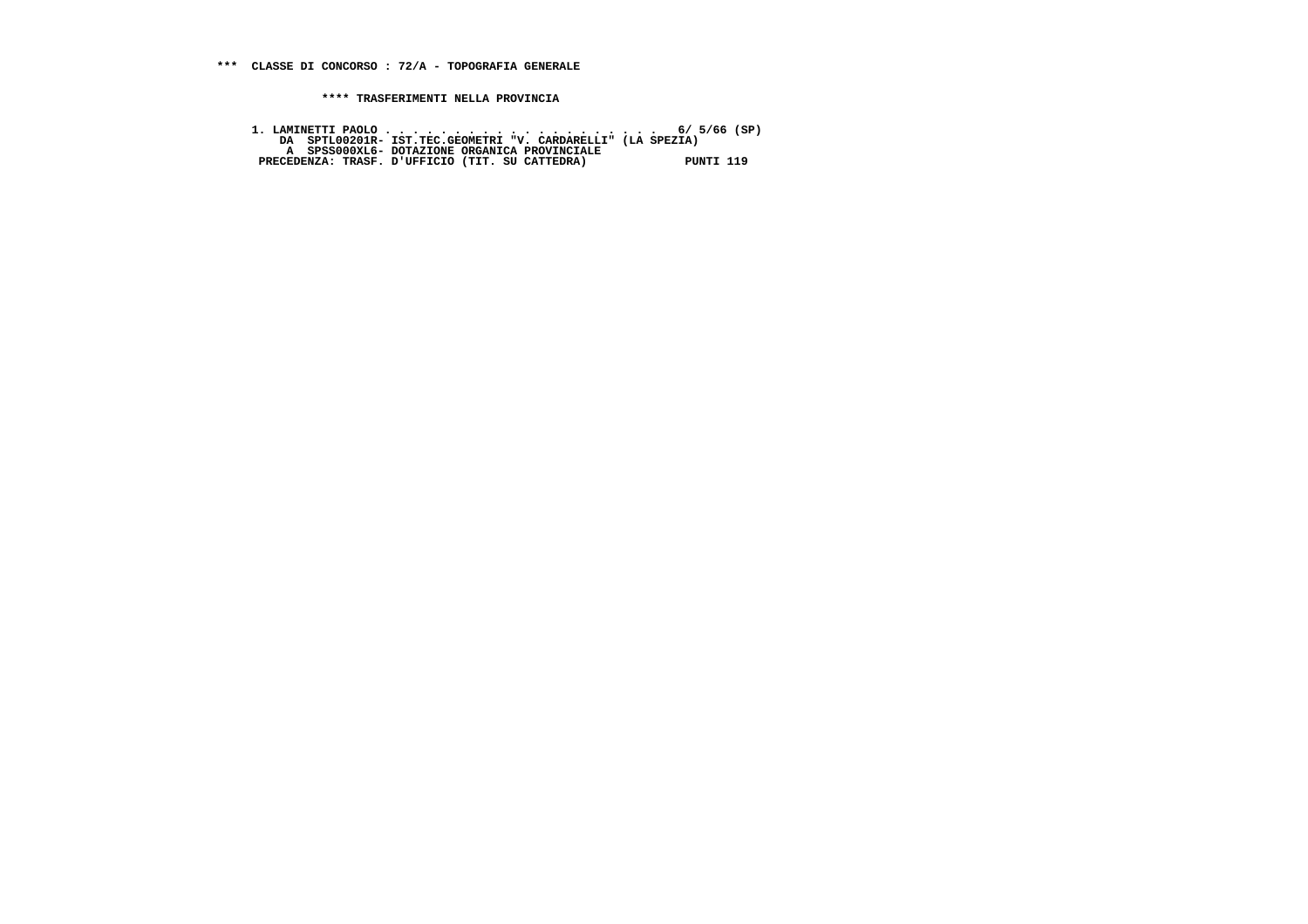**\*\*\* CLASSE DI CONCORSO : 76/A - TRATT. TESTI,CALC.,CONT.ELET.,APPLIC.GEST.**

 **\*\*\*\* TRASFERIMENTI NEL COMUNE**

1. CAPPELLINI ANNAMARIA (EE)<br>DA SPRCO0752L- IS.PR.SERV.COM.TUR "L.EINAUDI" SERALE (LA SPEZIA)<br>A SPRCO07027- IS.PR.SERV.COM.TUR IPSCT L.EINAUDI (LA SPEZIA)<br>EZ. ASSOCIATA DI LA SPEZIA<br>DOCENTE SOPRANNUMERARIO CON DOMANDA COND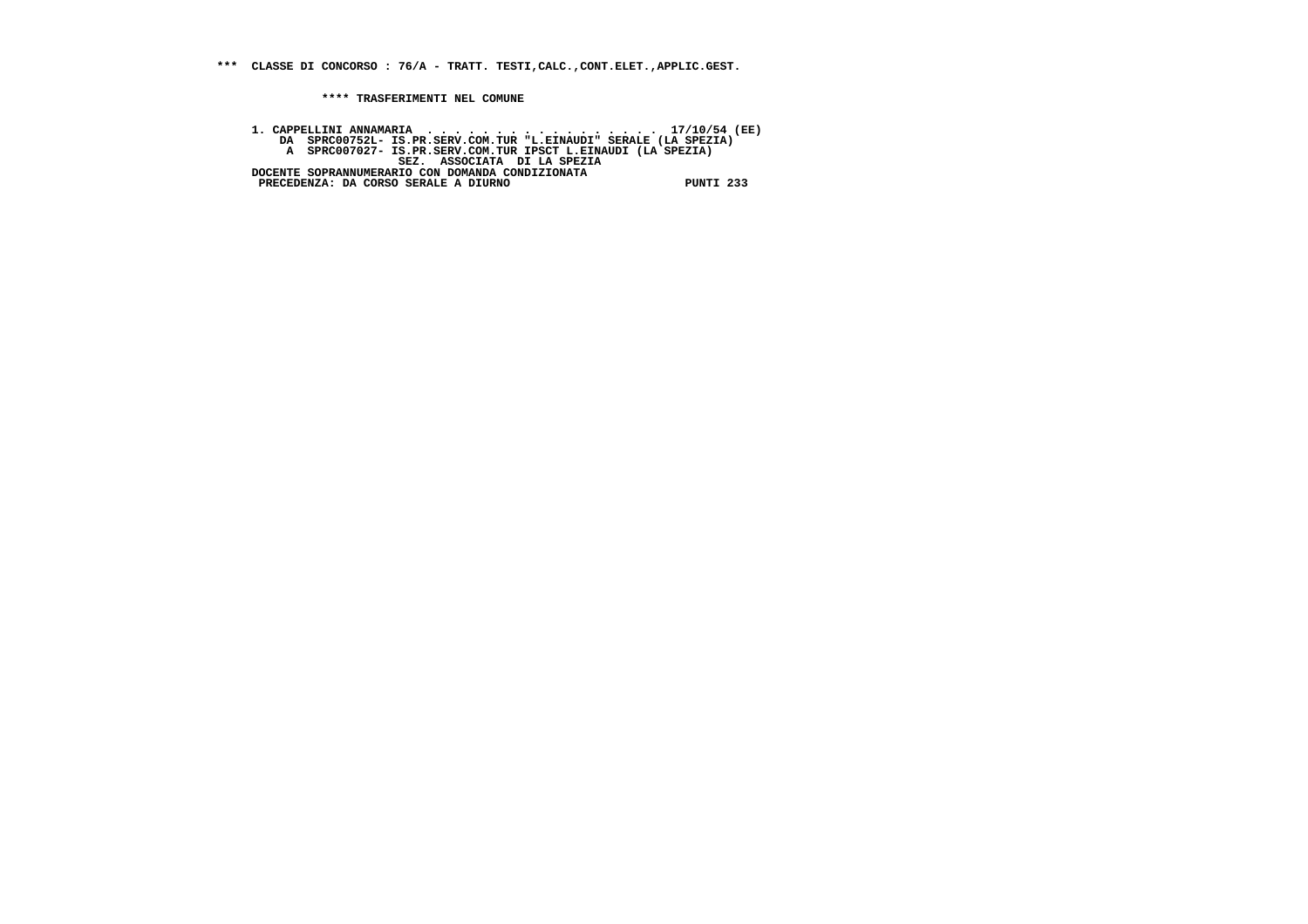**\*\*\* CLASSE DI CONCORSO : 46/A - LINGUE E CIVILTA' STRANIERE (FRANCESE)**

 **\*\*\*\* TRASFERIMENTI NELLA PROVINCIA**

 **1. GHELLER SIRA . . . . . . . . . . . . . . . . . . . . . 25/ 1/62 (PD) DA SPTD008019- IST.TECN.COMM. " ARZELA'" (SARZANA) A SPTD009015- IST.TECN.COMM. "FOSSATI / DA PASSANO" (LA SPEZIA) SEZ. ASSOCIATA DI LA SPEZIA PRECEDENZA: TRASF. D'UFFICIO (TIT. SU CATTEDRA) PUNTI 131**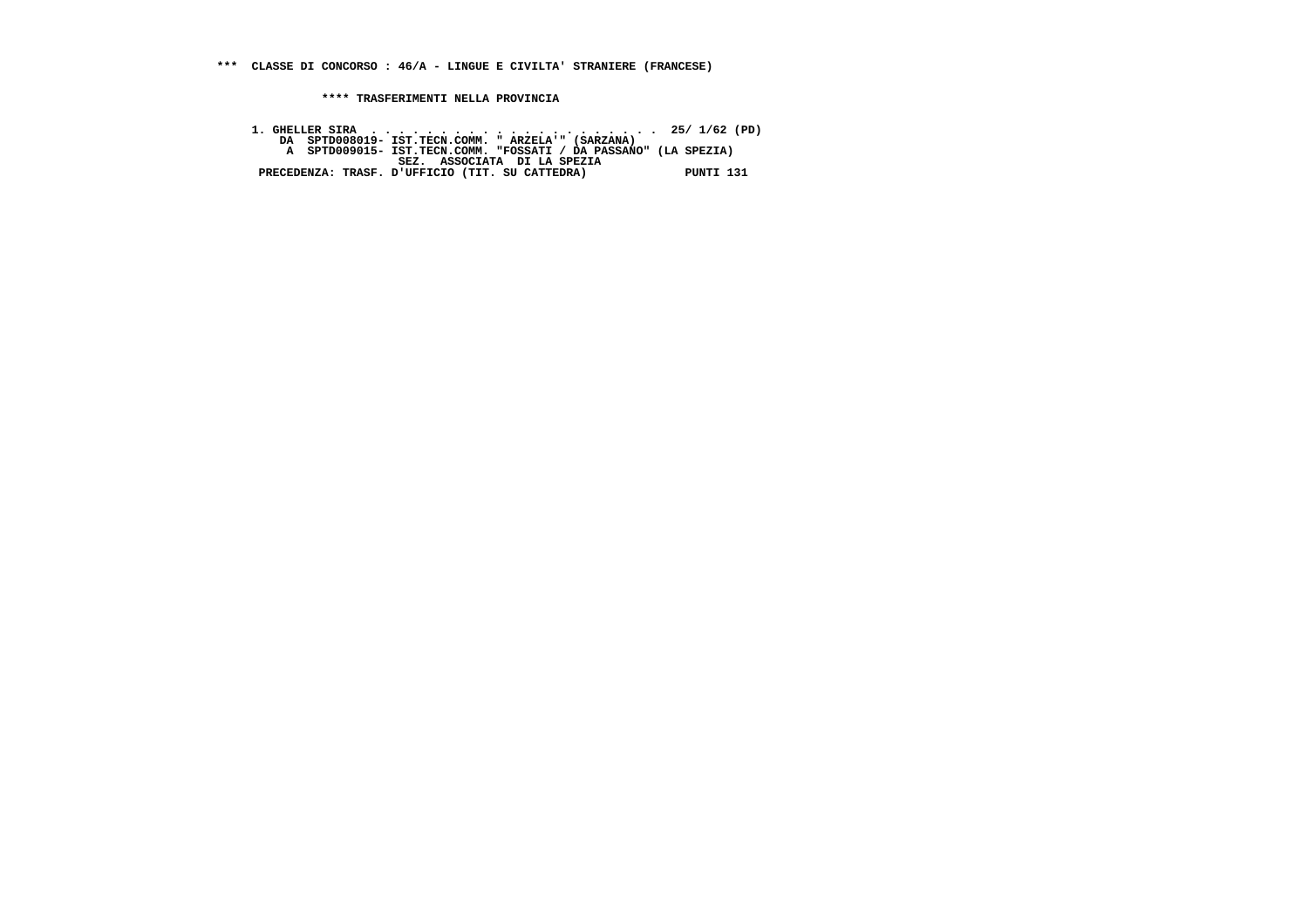**1. DUGHETTI ELISABETTA . . . . . . . . . . . . . . . . . . 10/ 9/51 (SP) DA SPRC00752L- IS.PR.SERV.COM.TUR "L.EINAUDI" SERALE (LA SPEZIA) A SPPM01000D- IST. MAG. "G. MAZZINI" (LA SPEZIA) DOCENTE SOPRANNUMERARIO CON DOMANDA CONDIZIONATA PUNTI 215**

 **\*\*\*\* TRASFERIMENTI TRA PROVINCE DIVERSE**

 **1. GIANNANTI ANNALISA . . . . . . . . . . . . . . . . . . 30/ 9/70 (SP) DA MSRI014011- I.P.IND. E ART. "P.TACCA" (CARRARA) A SPTL00201R- IST.TEC.GEOMETRI "V. CARDARELLI" (LA SPEZIA) SEZ. ASSOCIATA DI LA SPEZIA CON SPTH00601B- IST.TEC.NAUTICO "SAURO" (LA SPEZIA) CON SPTL002516- IST.TEC.GEOMETRI "V. CARDARELLI" SERALE (LA SPEZIA) PUNTI 34**

 **2. PACACCIO ALESSANDRA . . . . . . . . . . . . . . . . . . 25/12/66 (AN) DA GERI01101X- I.P.IND. E ART. I.P.S.I.A. DEAMBROSIS /CHIAVA (CHIAVARI) A SPTH00601B- IST.TEC.NAUTICO "SAURO" (LA SPEZIA) SEZ. ASSOCIATA DI LA SPEZIA**

 **PUNTI 46**

 **\*\*\*\* PASSAGGI DI RUOLO**

 **1. RATTI MARINA . . . . . . . . . . . . . . . . . . . . . 9/ 1/61 (SP) DA SPMM806018 - SC. MED. LERICI /S.TERENZO (LERICI) A SPTF00601X- IST.TECN.IND. "GIOVANNI CAPELLINI" (LA SPEZIA)**SEZ. ASSOCIATA DI LA SPEZIA<br>CON SPTF006519- IST.TECN.IND. "CAPELLINI" SERALE (LA SPEZIA)  **DA SCUOLA SECONDARIA DI PRIMO GRADO**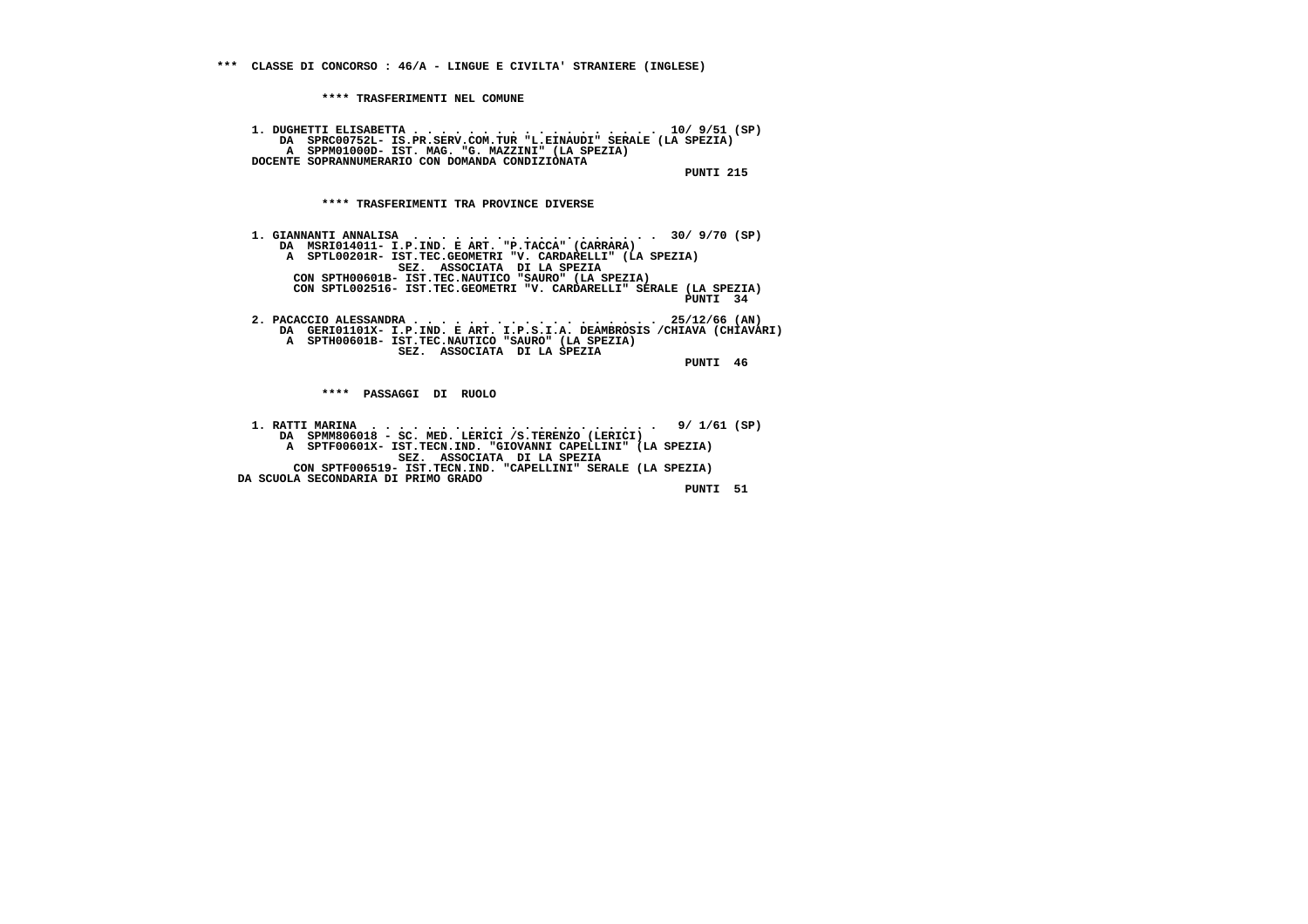**1. BURLANDO LAURA . . . . . . . . . . . . . . . . . . . . 24/ 2/59 (GE) DA SPTD009015- IST.TECN.COMM. "FOSSATI / DA PASSANO" (LA SPEZIA) A SPPM01000D- IST. MAG. "G. MAZZINI" (LA SPEZIA) CON SPRH01050G- I.P.SERV.ALB.TUR. "CASINI" C.SO SERALE (LA SPEZIA) PRECEDENZA: TRASFERITO D'UFFICIO NEL COMUNE PUNTI 115**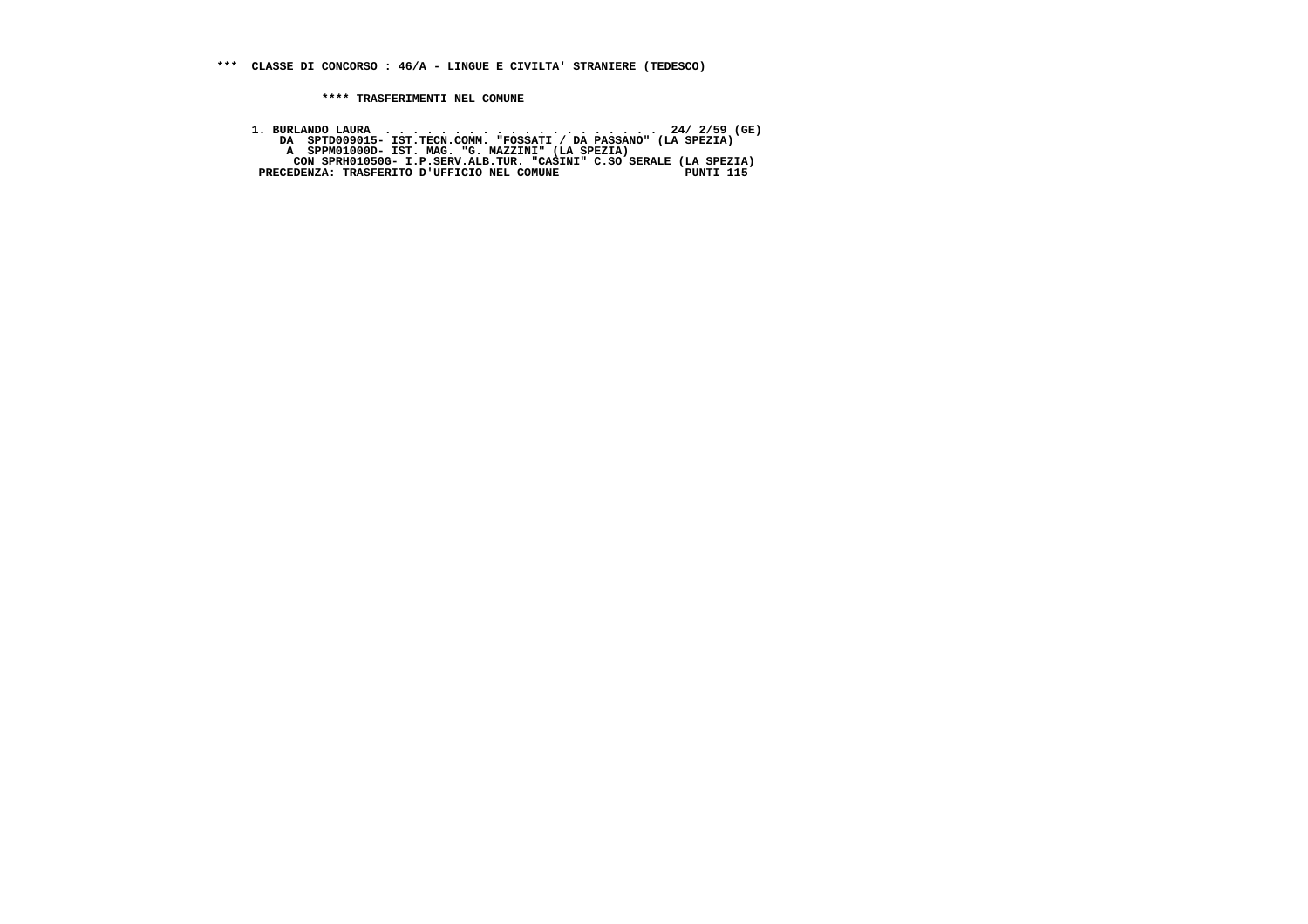| DA SPRI00701V- I.P.IND. E ART. "CHIODO" (LA SPEZIA) |          |
|-----------------------------------------------------|----------|
| A SPSS000XL6- DOTAZIONE ORGANICA PROVINCIALE        |          |
| PRECEDENZA: TRASF. D'UFFICIO (TIT. SU CATTEDRA)     | PUNTI 77 |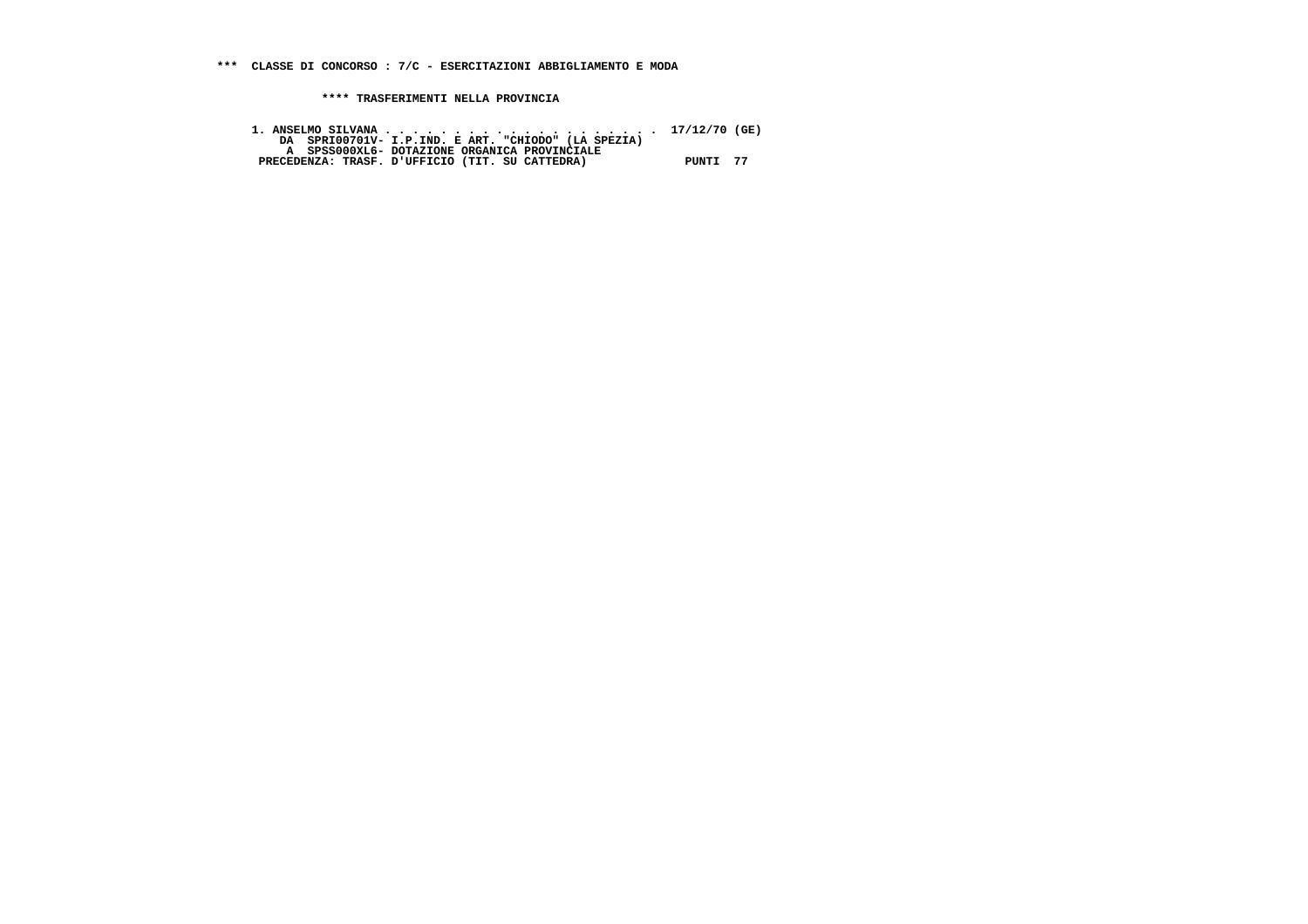**1. REDA GIOVANNI . . . . . . . . . . . . . . . . . . . . . 8/11/61 (KR) DA SPSS000XL6- DOTAZIONE ORGANICA PROVINCIALE**A SPTF00601X- IST.TECN.IND. "GIOVANNI CAPELLINI" (LA SPEZIA)<br>SEZ. ASSOCIATA DI LA SPEZIA<br>CON SPTD009015- IST.TECN.COMM. "FOSSATI / DA PASSANO" (LA SPEZIA)<br>PRECEDENZA: EX PERDENTE POSTO NELLA SCUOLA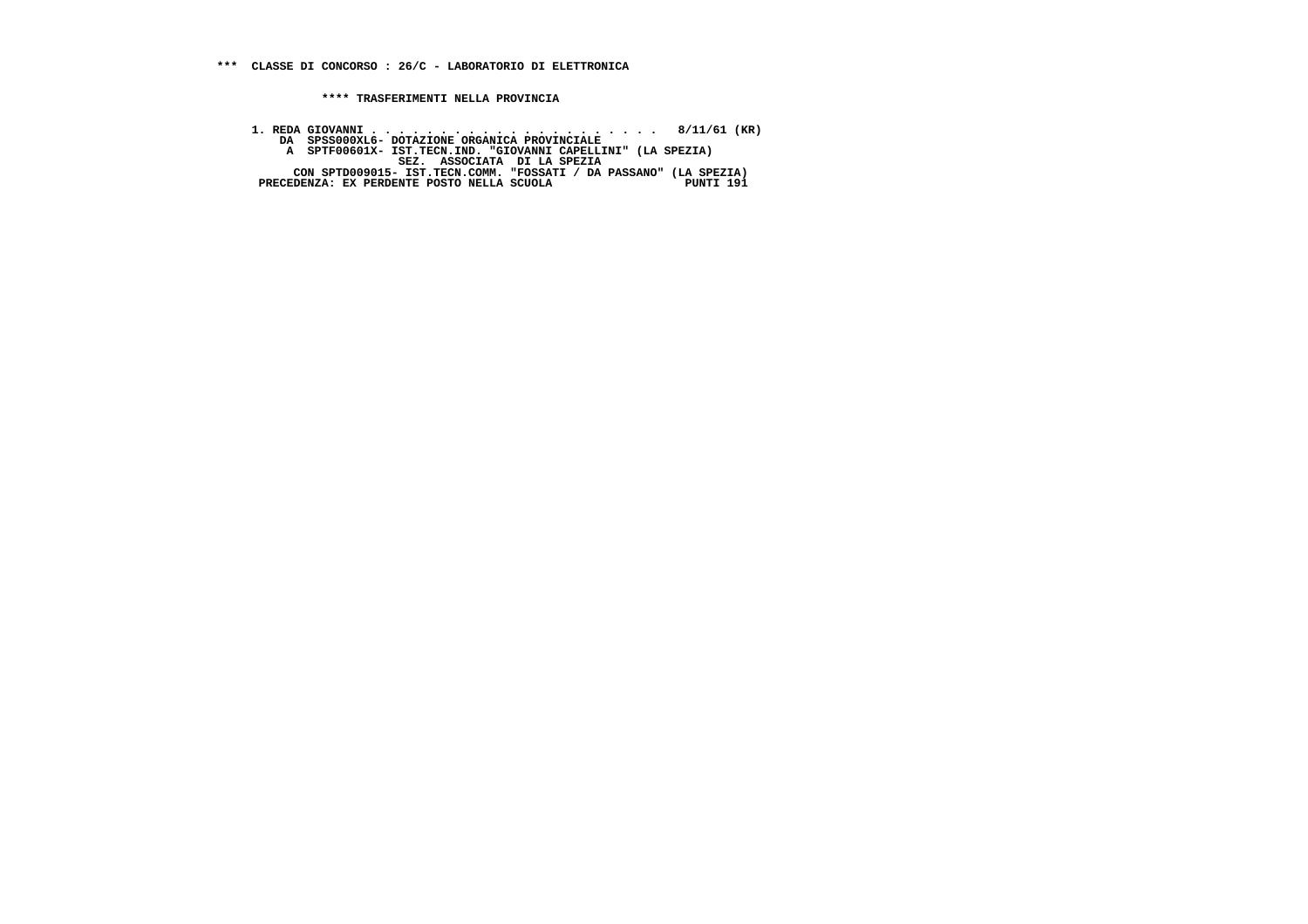**1. PIETROBONO OSCAR RAUL . . . . . . . . . . . . . . . . . 24/ 1/80 (EE) DA SPTF00601X- IST.TECN.IND. "GIOVANNI CAPELLINI" (LA SPEZIA) A SPSS000XL6- DOTAZIONE ORGANICA PROVINCIALE PRECEDENZA: TRASF. D'UFFICIO (TIT. SU CATTEDRA) PUNTI 38**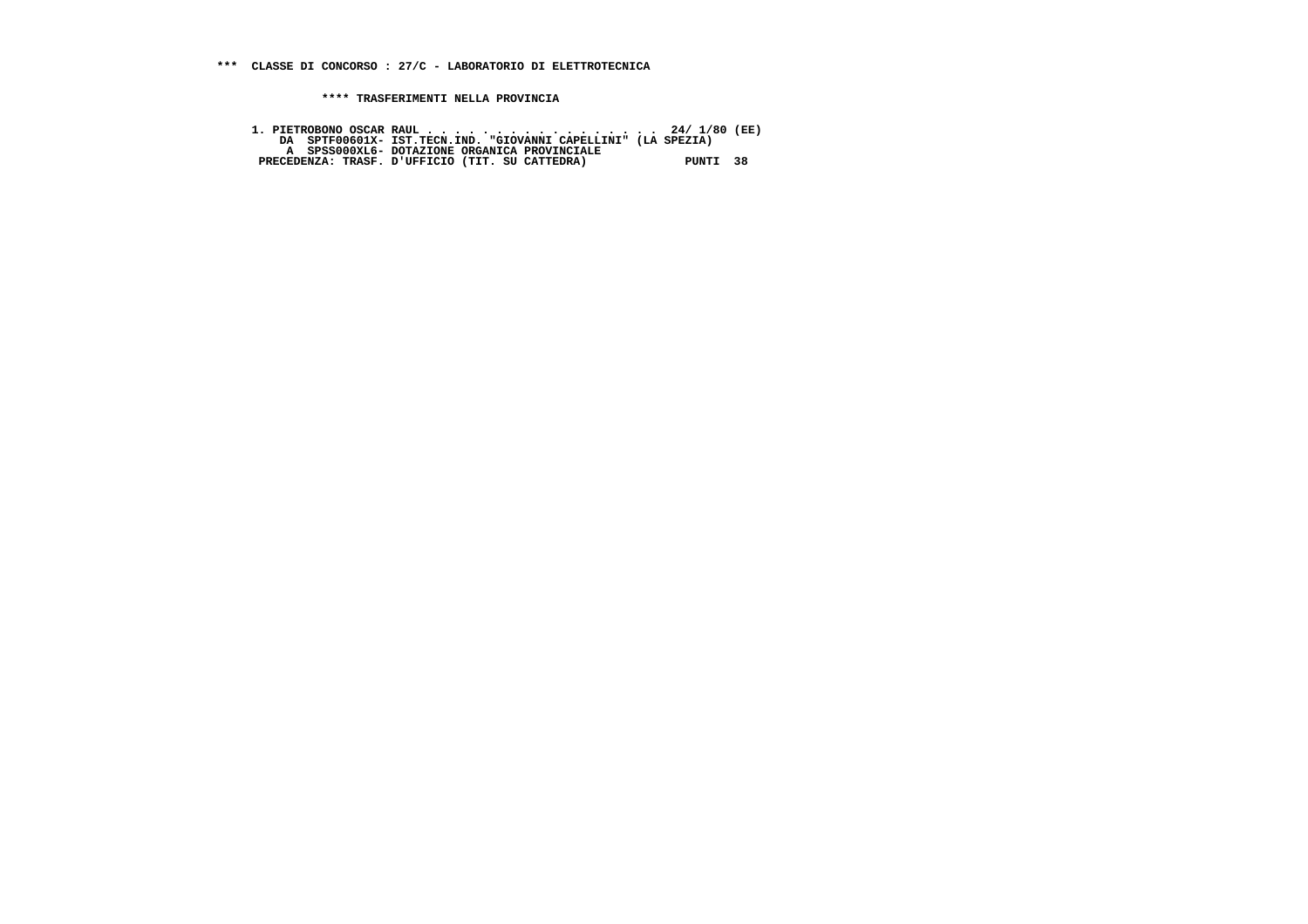| 1. GODANI MASSIMO $\cdots$ , 15/1/65 (SP)          |          |  |
|----------------------------------------------------|----------|--|
| DA SPTH00601B- IST.TEC.NAUTICO "SAURO" (LA SPEZIA) |          |  |
| A SPSS000XL6- DOTAZIONE ORGANICA PROVINCIALE       |          |  |
| PRECEDENZA: TRASF. D'UFFICIO (TIT. SU CATTEDRA)    | PUNTI 41 |  |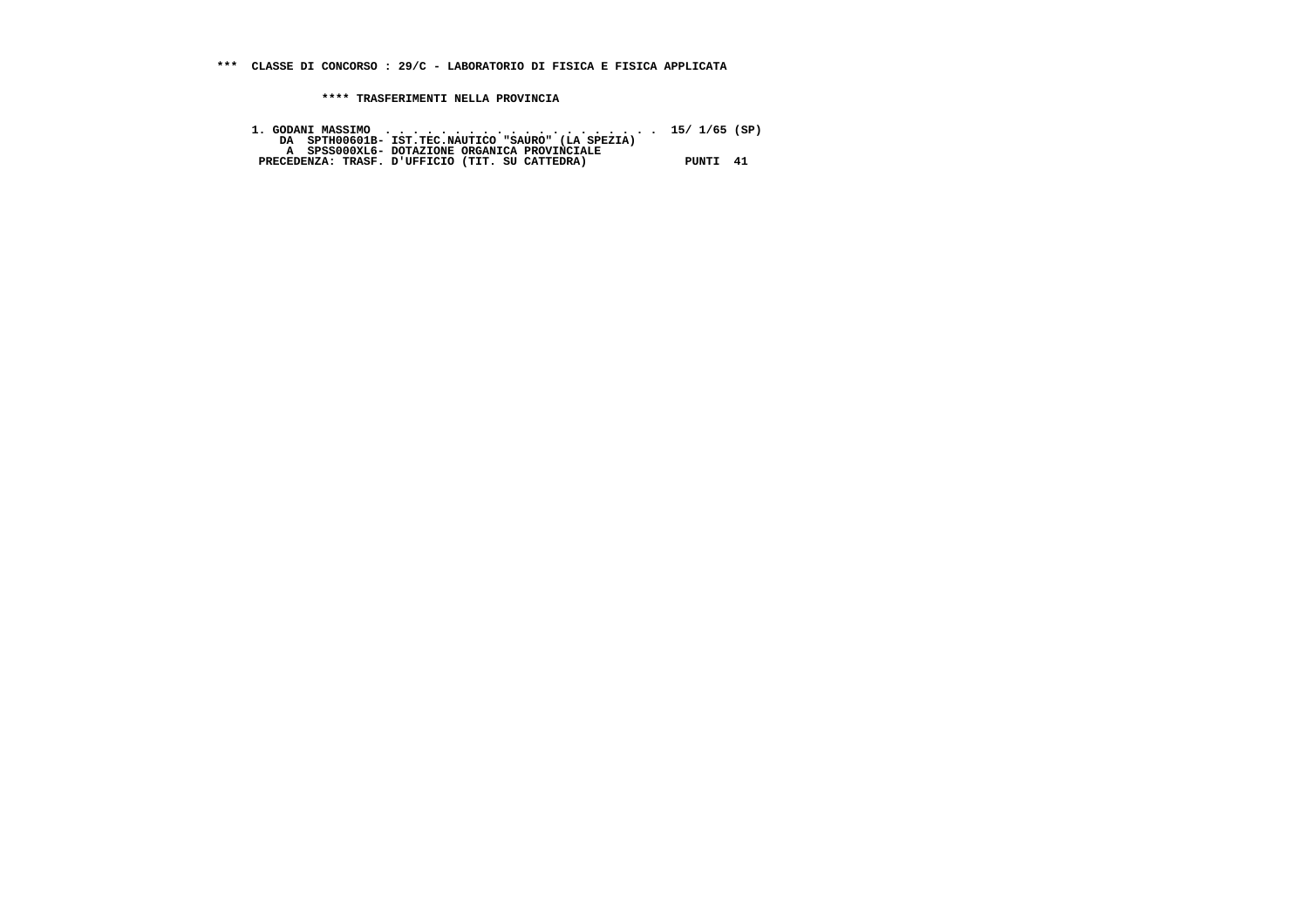**\*\*\* CLASSE DI CONCORSO : 31/C - LABORATORIO DI INFORMATICA INDUSTRIALE**

 **\*\*\*\* TRASFERIMENTI NELLA PROVINCIA**

1. ROCCHETTA CRISTIANO . . . . . . . . . . . . . . . . . 24/12/76 (SP)<br>DA SPTF00601X- IST.TECN.IND. "GIOVANNI CAPELLINI" (LA SPEZIA)<br>A SPSS000XL6- DOTAZIONE ORGANICA PROVINCIALE<br>PRECEDENZA: TRASF. D'UFFICIO (TIT. SU CATTED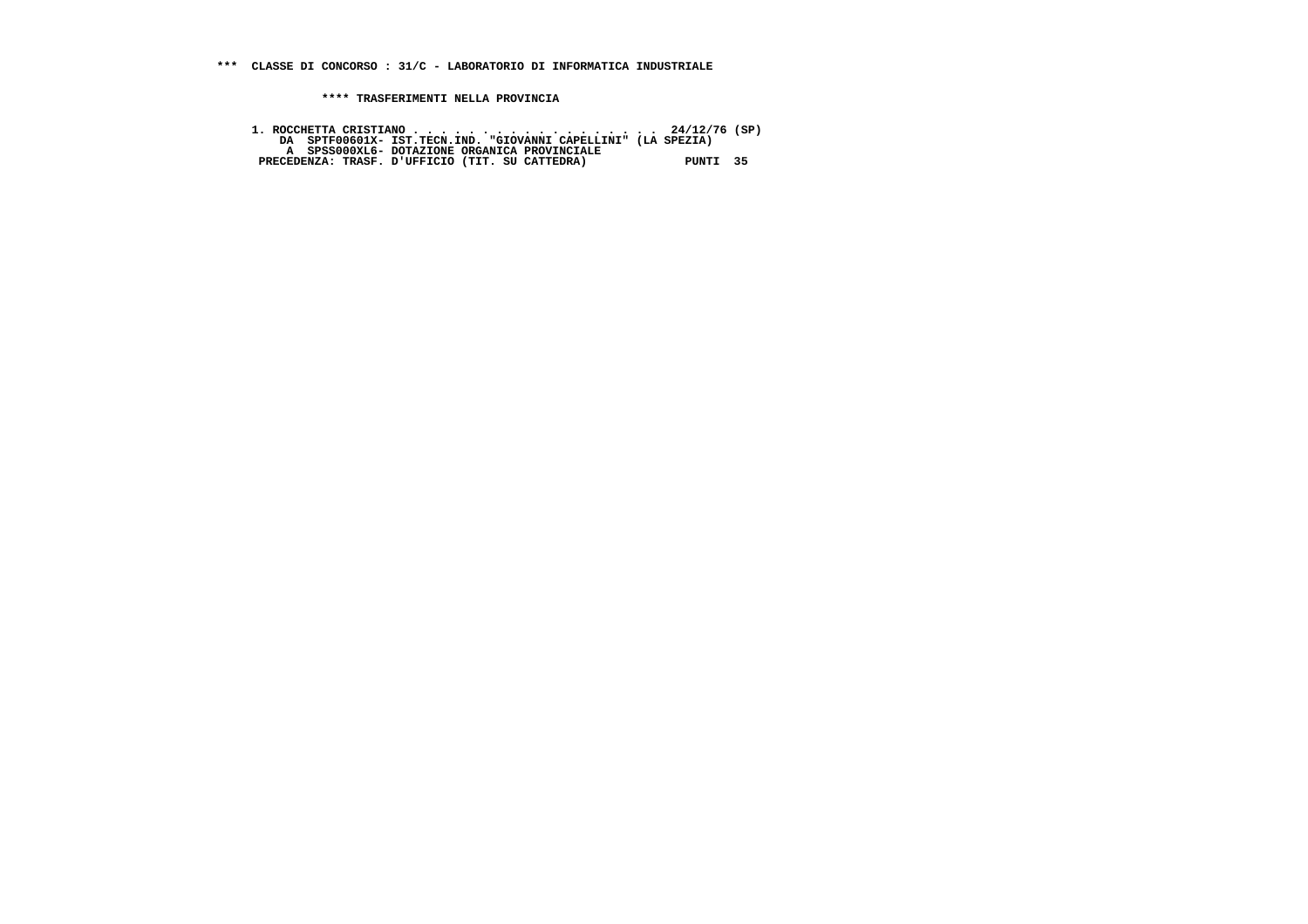**\*\*\* CLASSE DI CONCORSO : 50/C - TECN.SERVIZI ED ESERCIT. PATICHE DI CUCINA**

 **\*\*\*\* TRASFERIMENTI NELLA PROVINCIA**

 **1. LORIA GIUSEPPE . . . . . . . . . . . . . . . . . . . . 31/ 1/71 (TP) DA SPRH010006- I.P.SERV.ALB.TUR. "G. CASINI" (LA SPEZIA) A SPSS000XL6- DOTAZIONE ORGANICA PROVINCIALE PRECEDENZA: TRASF. D'UFFICIO (TIT. SU CATTEDRA) PUNTI 44**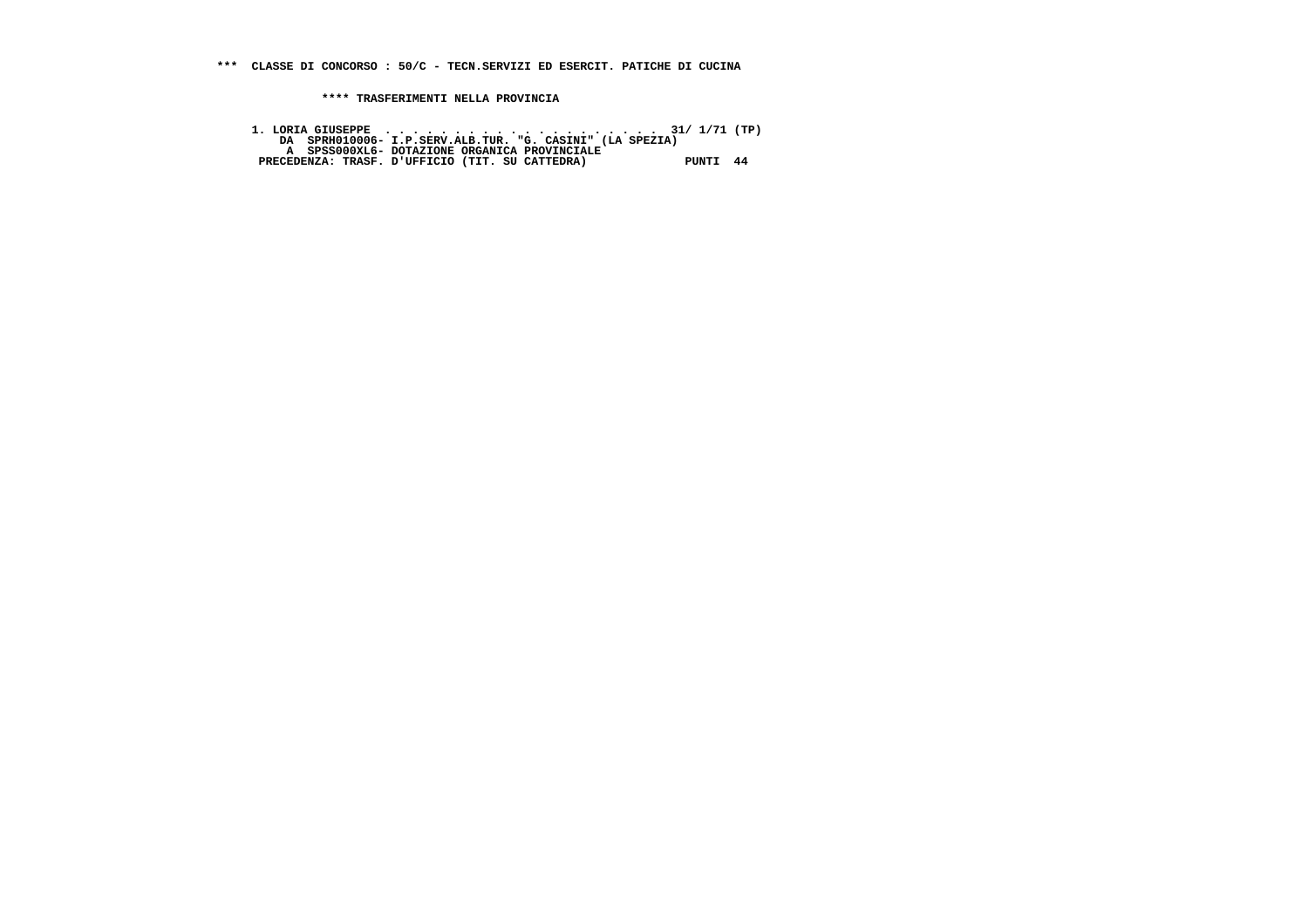**1. DOTTORE LAURA . . . . . . . . . . . . . . . . . . . . . 5/ 8/70 (EE) DA SPSS000XL6- DOTAZIONE ORGANICA PROVINCIALE**A SPRC007027- IS.PR.SERV.COM.TUR IPSCT L.EINAUDI (LA SPEZIA)<br>SEZ. ASSOCIATA DI LA SPEZIA<br>CON SPRH010006- I.P.SERV.ALB.TUR. "G. CASINI" (LA SPEZIA)<br>CON SPRH01050G- I.P.SERV.ALB.TUR. "CASINI" C.SO SERALE (LA SPEZIA)<br>PRECEDEN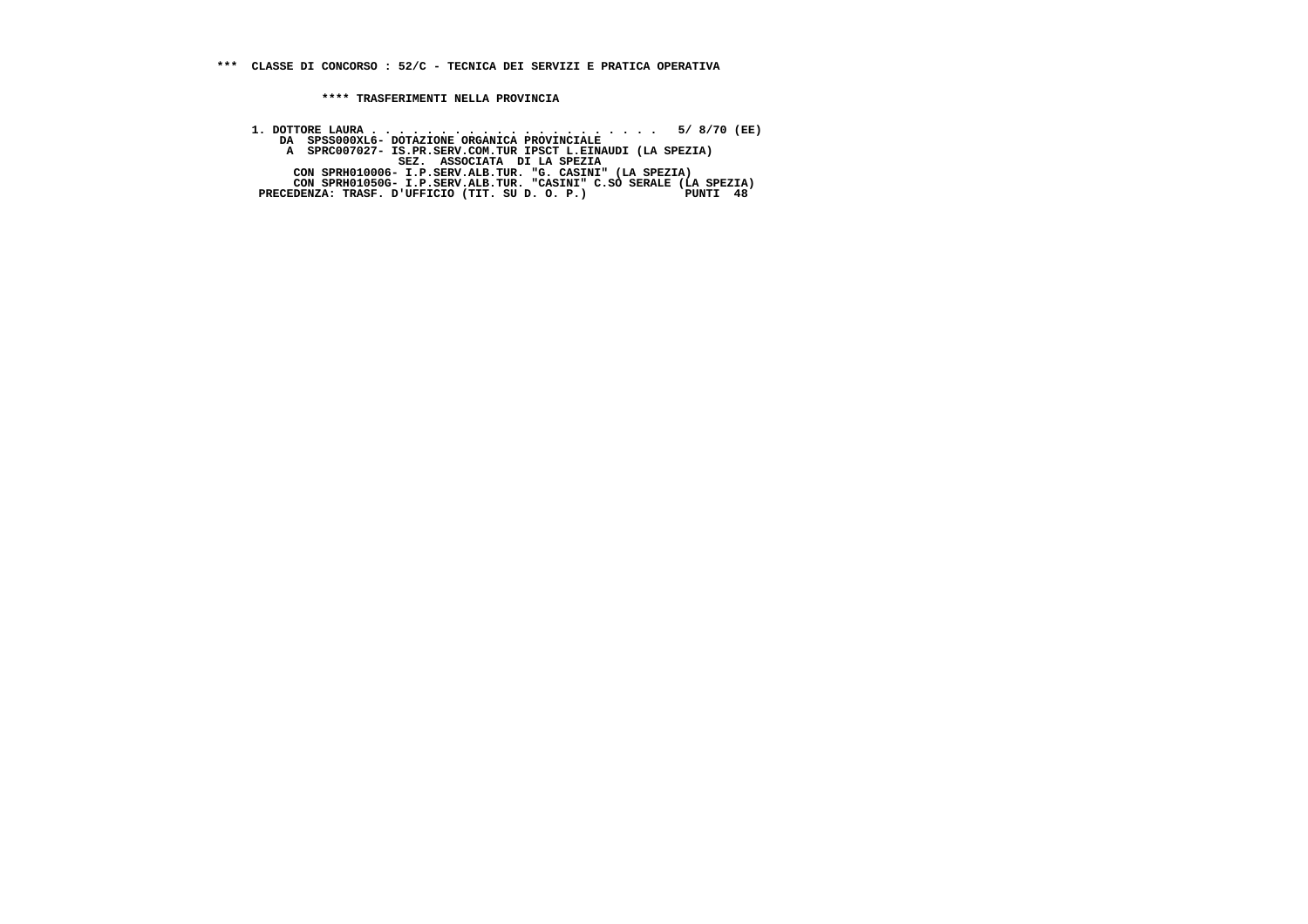| 13/A - CHIMICA E TECNOLOGIE CHIMICHE                      | PAG. | 2  |
|-----------------------------------------------------------|------|----|
| 17/A - DISCIPLINE ECONOMICO-AZIENDALI                     | PAG. | 3  |
| 19/A - DISCIPLINE GIURIDICHE ED ECONOMICHE                | PAG. | 4  |
| 20/A - DISCIPLINE MECCANICHE E TECNOLOGIA                 | PAG. | 5  |
| 22/A - DISCIPLINE PLASTICHE                               | PAG. | 6  |
| 25/A - DISEGNO E STORIA DELL'ARTE                         | PAG. | 7  |
| 29/A - ED.FIS. NEGLI IST. E SC. DI ISTR. II GR.           | PAG. | 8  |
| 34/A - ELETTRONICA                                        | PAG. | 9  |
| 37/A - FILOSOFIA E STORIA                                 | PAG. | 10 |
| $39/A - GEOGRAFIA$                                        | PAG. | 11 |
| 47/A - MATEMATICA                                         | PAG. | 12 |
| 49/A - MATEMATICA E FISICA                                | PAG. | 13 |
| 50/A - MAT. LETTER. NEGLI IST. DI ISTR. II GR.            | PAG. | 14 |
| 51/A - MAT. LETTER. E LAT.NEI LICEI E IST. MAGIS.         | PAG. | 16 |
| 52/A - MAT. LETTER., LAT. E GRECO NEL LIC. CLASS.         | PAG. | 17 |
| $60/A$ - SC. NAT., CHIM., GEOG., FITOP., ENT. AGR., MICR. | PAG. | 18 |
| 61/A - STORIA DELL'ARTE                                   | PAG. | 19 |
| 71/A - TECNOLOGIA E DISEGNO                               | PAG. | 20 |
| 72/A - TOPOGRAFIA GENERALE                                | PAG. | 21 |
| 76/A - TRATT. TESTI, CALC., CONT.ELET., APPLIC.GEST.      | PAG. | 22 |
| 46/A - LINGUE E CIVILTA' STRANIERE (FRANCESE)             | PAG. | 23 |
| 46/A - LINGUE E CIVILTA' STRANIERE (INGLESE)              | PAG. | 24 |
| 46/A - LINGUE E CIVILTA' STRANIERE (TEDESCO)              | PAG. | 25 |
| 7/C - ESERCITAZIONI ABBIGLIAMENTO E MODA                  | PAG. | 26 |